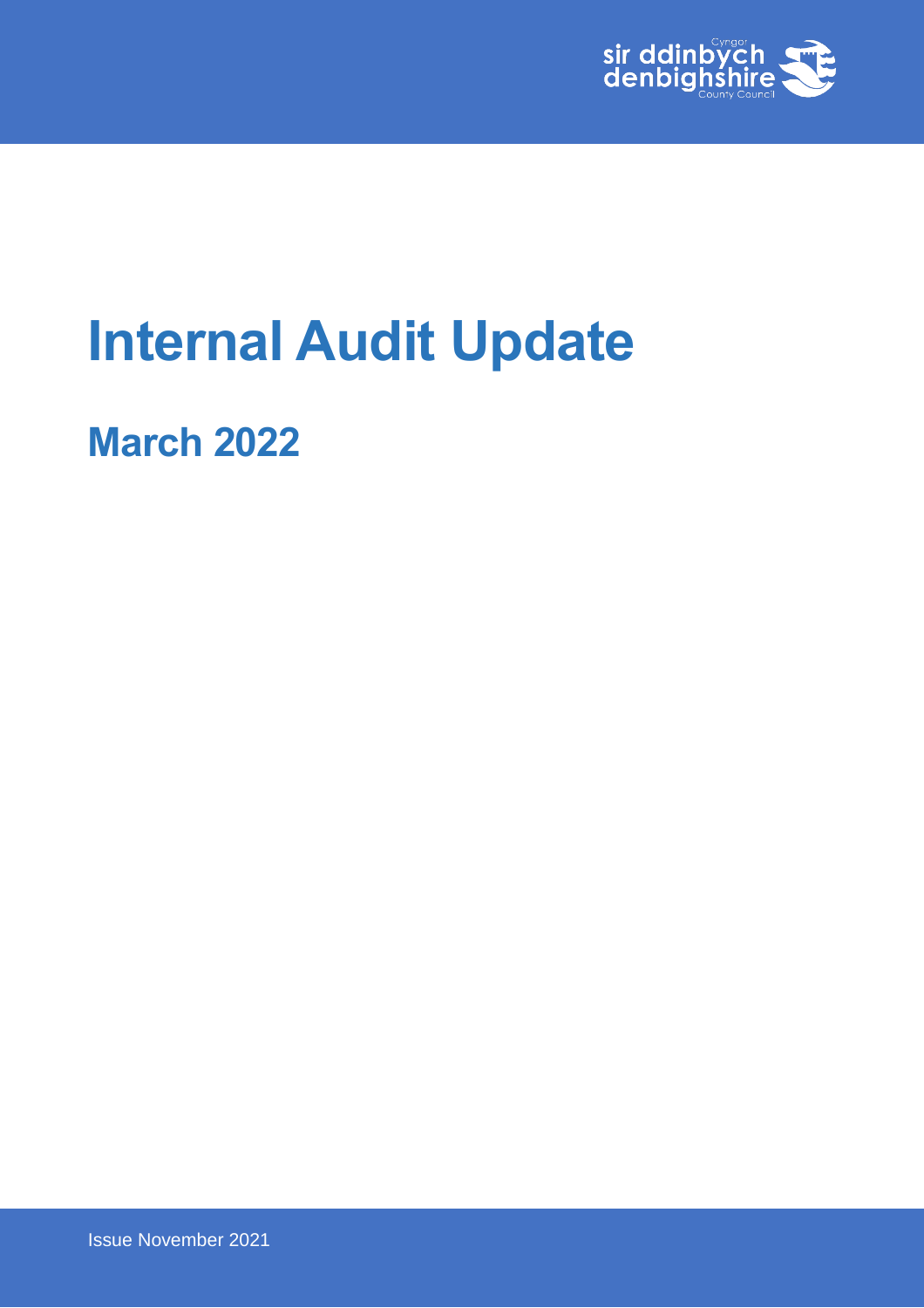# <span id="page-1-0"></span>**Contents**

| Accommodation Provision for the Homeless Follow Up - November 2021 12 |  |
|-----------------------------------------------------------------------|--|
|                                                                       |  |
|                                                                       |  |
|                                                                       |  |
|                                                                       |  |
|                                                                       |  |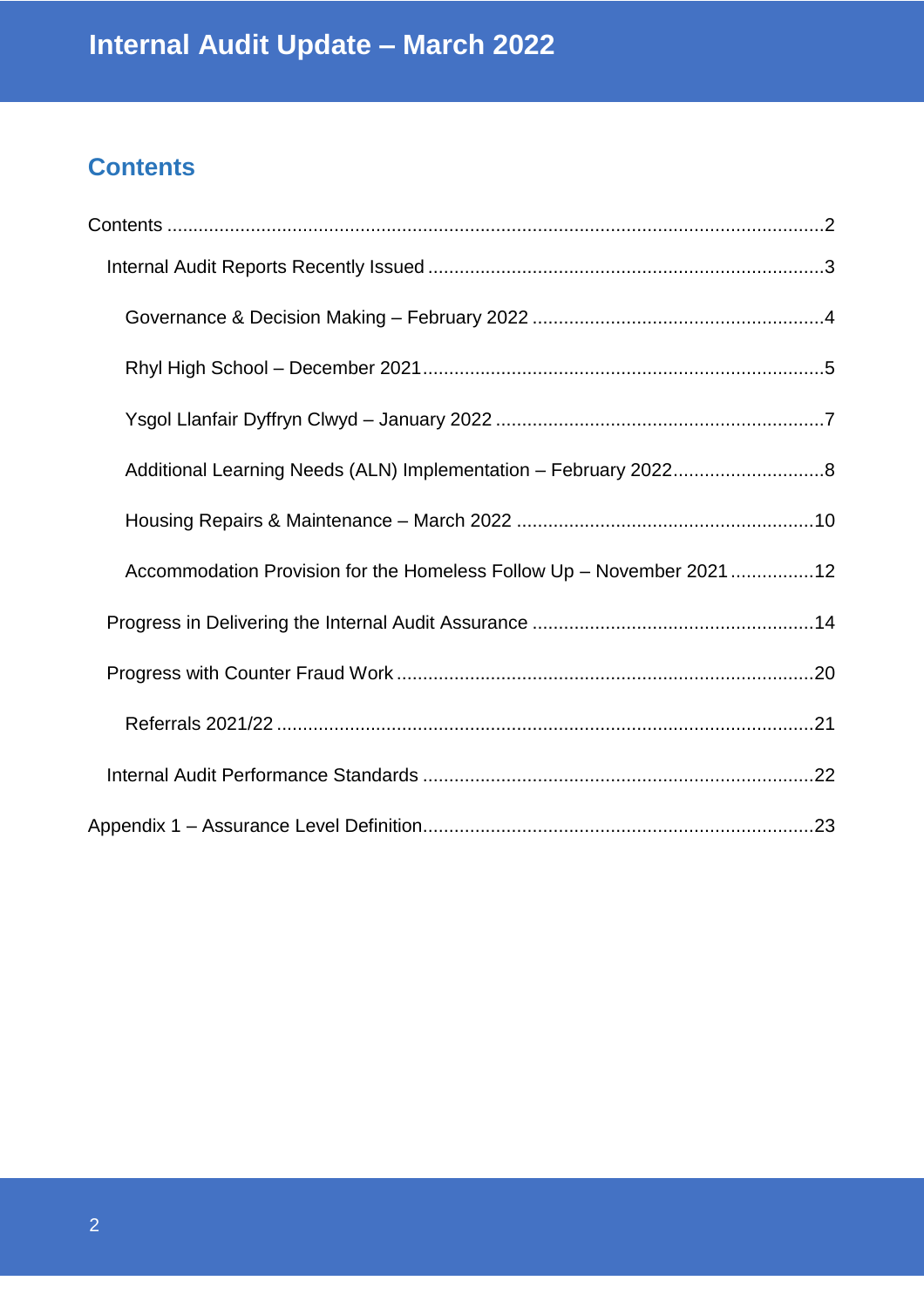#### <span id="page-2-0"></span>**Internal Audit Reports Recently Issued**

Since the last Internal Audit Update report in July 2021, Internal Audit has completed:

- five reviews and a full copy of each report has been circulated to members of the committee.
- one follow-up review of a low assurance audit has also been completed with a reassessed assurance rating awarded based on the level of progress made with implementing the agreed action plan.

| The assurance given and number of issues raised for each review is summarised below: |  |  |  |  |
|--------------------------------------------------------------------------------------|--|--|--|--|
|--------------------------------------------------------------------------------------|--|--|--|--|

| Area of work                           | <b>Assurance</b> | <b>Critical</b> | Major         | Moderate       |
|----------------------------------------|------------------|-----------------|---------------|----------------|
|                                        | Level            | <b>Issues</b>   | <b>Issues</b> | <b>Issues</b>  |
| Governance & Decision Making           | Medium •         | 0               | 0             | 4              |
| <b>Rhyl High School</b>                | High $\bullet$   | 0               | 0             | $\overline{2}$ |
| Ysgol Llanfair Dyffryn Clwyd           | High $\bullet$   | 0               | 0             |                |
| <b>Additional Learning Needs (ALN)</b> | High $\bullet$   | 0               | 0             | 0              |
| Code Implementation                    |                  |                 |               |                |
| Housing Repairs & Maintenance          | Medium •         | 0               | 1             | 3              |
| Accommodation Provision for the        | Low $\bullet$    | N/a             | N/a           | N/a            |
| Homeless follow up*                    |                  |                 |               |                |

\* Follow Up of audits previously awarded a low assurance rating. It should be noted that the updated opinion is based on the assumption that systems and controls as previously identified during the original audit remain in operation and are being complied with in practice. The purpose of our follow up exercises is not to retest the operation of controls which have already been assessed, but to review how management has responded to the action plans following our initial work.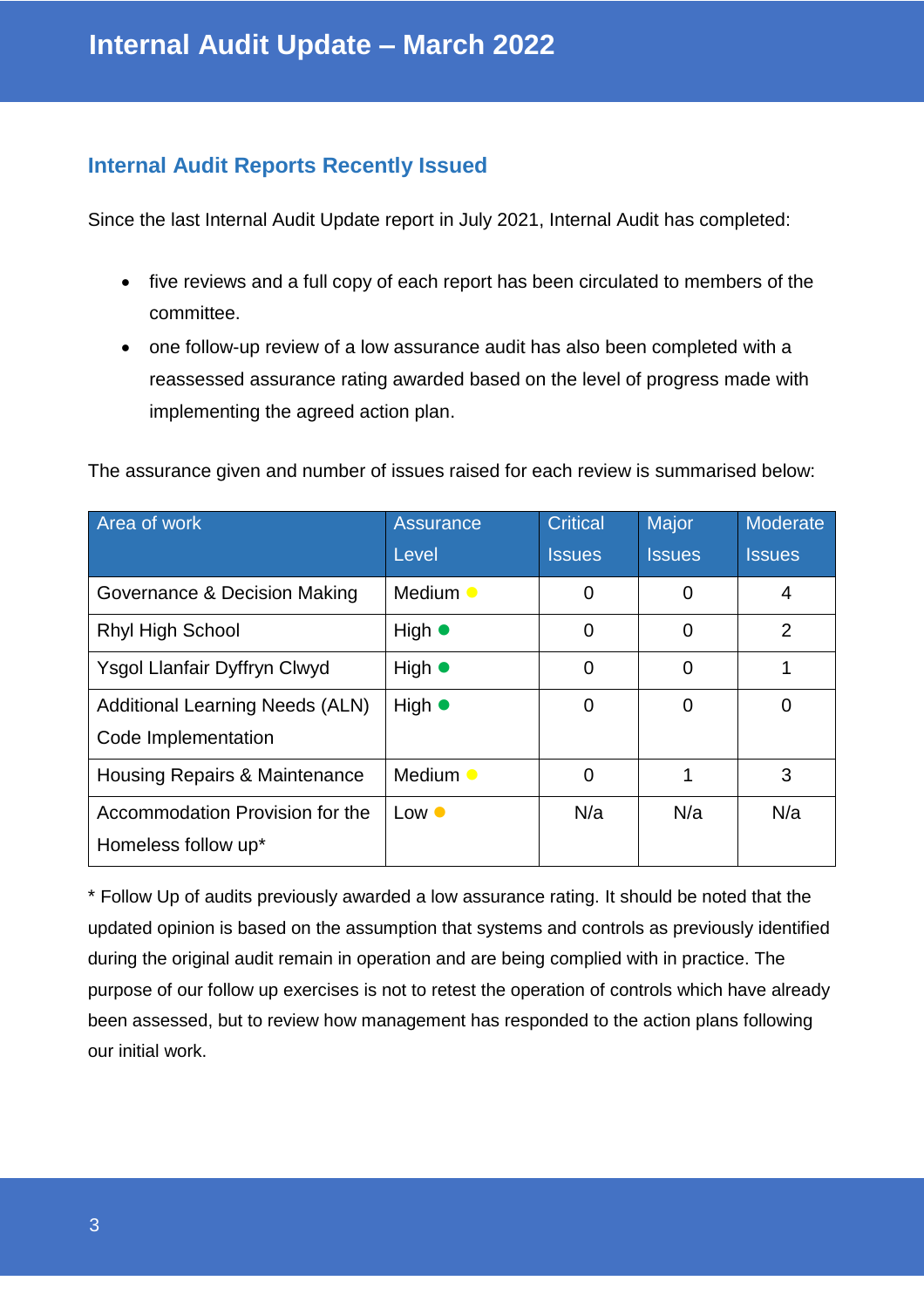#### <span id="page-3-0"></span>**Governance & Decision Making – February 2022**

Medium Assurance  $\bullet$  Number of Risk Issues: 4 Moderate  $\bullet$ 

This review of the council decision making structure and process considered transparency and scrutiny of delegated decisions by lead members and chief officers. It also reviewed decision making during the Covid-19 pandemic and emergency response phase.

While broadly the existing governance arrangements work well, there could be an opportunity to learn from the Covid-19 pandemic to balance quicker decision making while maintaining transparency and accountability. This could be through reviewing the current governance structure, or the templates or reports supplied to democratic meetings.

Roles and responsibilities could also be clearer. The fundamental measures are in place such as documented guidance within the recently updated Constitution and other procedures. However, there is still a general lack of awareness particularly in relation to the Chief Officer delegated decision process, and maintaining a department delegations list.

While the Constitution follows the model adopted by other Welsh local authorities, it is a lengthy document with decision making responsibilities being difficult to locate within it. Reviewing guidance provided and existing terms of reference, or putting in place terms of reference where they do not exist, e.g. SLT, will help to strengthen arrangements.

Sample testing of delegated decisions made by lead members was positive overall. While the decision is published on the website, there is not a robust mechanism to provide supporting evidence of the process. Chief Officer delegated decisions could not be tested as there is not a clear audit trail. This makes it difficult for members to effectively scrutinise these decisions and 'call in' if required.

Reviewing a sample of Cabinet meetings identified that these were well attended, members received sufficient information to aid decision making, and minutes were sufficiently detailed. A decision record was maintained to comply with the Constitution. However, there needs to be better planning by services for formal meetings with elected members.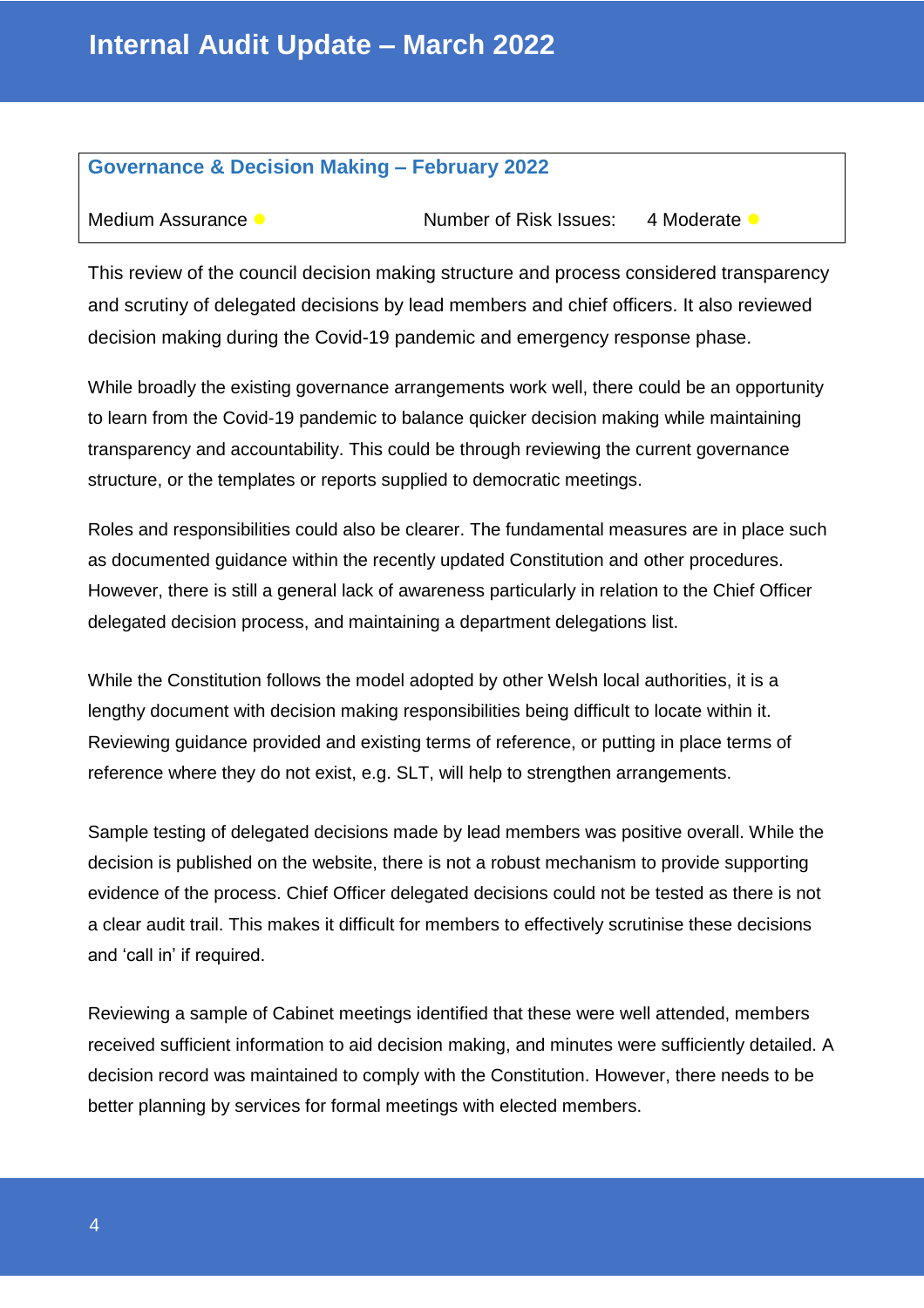Scrutiny Committees have a role in effectively scrutinising key decisions made by the council, and there is a good process where Scrutiny Chairs and Vice-Chairs Group (SCVCG) review requests for items to be scrutinised against agreed criteria. While Scrutiny Committees' work programmes have not decreased, scrutiny requests have reduced during the past two years, and there needs to be careful monitoring to ensure that scrutiny are identifying the appropriate items for scrutiny and effectively challenging them. The number of requests submitted during the last year (2020/21) will have been impacted by the Covid-19 pandemic.

During the Covid-19 pandemic emergency response phase (April-July 2020), legislation at the time did not allow remote democratic meetings. Decision making was deferred unless required urgently, and therefore only two key decisions were made by the Leader, and we were advised that Cabinet members were consulted informally prior to the decision being taken. While positive results were obtained from our testing, the recording of decisions is held on IBM Notes where access is restricted so cannot easily be scrutinised.

Feedback from the sample of heads of services and lead members that we contacted were positive overall on decision making within the council, offering examples of both good practice and where lessons can be learnt. It was clear from discussion that there is a good level of engagement with members both informally and more formally. We note that Audit Wales highlighted in 2018 the limited capacity within the scrutiny function, and the impact of the pandemic amongst other issues, has further stretched the resources within Democratic Services. This may limit their ability to carry out improvements, although a business case for additional resources was being pursued at the time of our review.

#### <span id="page-4-0"></span>**Rhyl High School – December 2021**

| Number of Risk Issues:<br>High Assurance •<br>2 Moderate |  |
|----------------------------------------------------------|--|
|----------------------------------------------------------|--|

Since the pandemic, the school's governing body's priority is to ensure the school remains safe for staff and pupils. They have adapted mechanisms and processes where necessary to ensure the governing body and operations remains effective.

Our review identified effective controls in place for the governing body, with good record keeping. Examples include: detailed minutes and supporting paperwork, completed DBS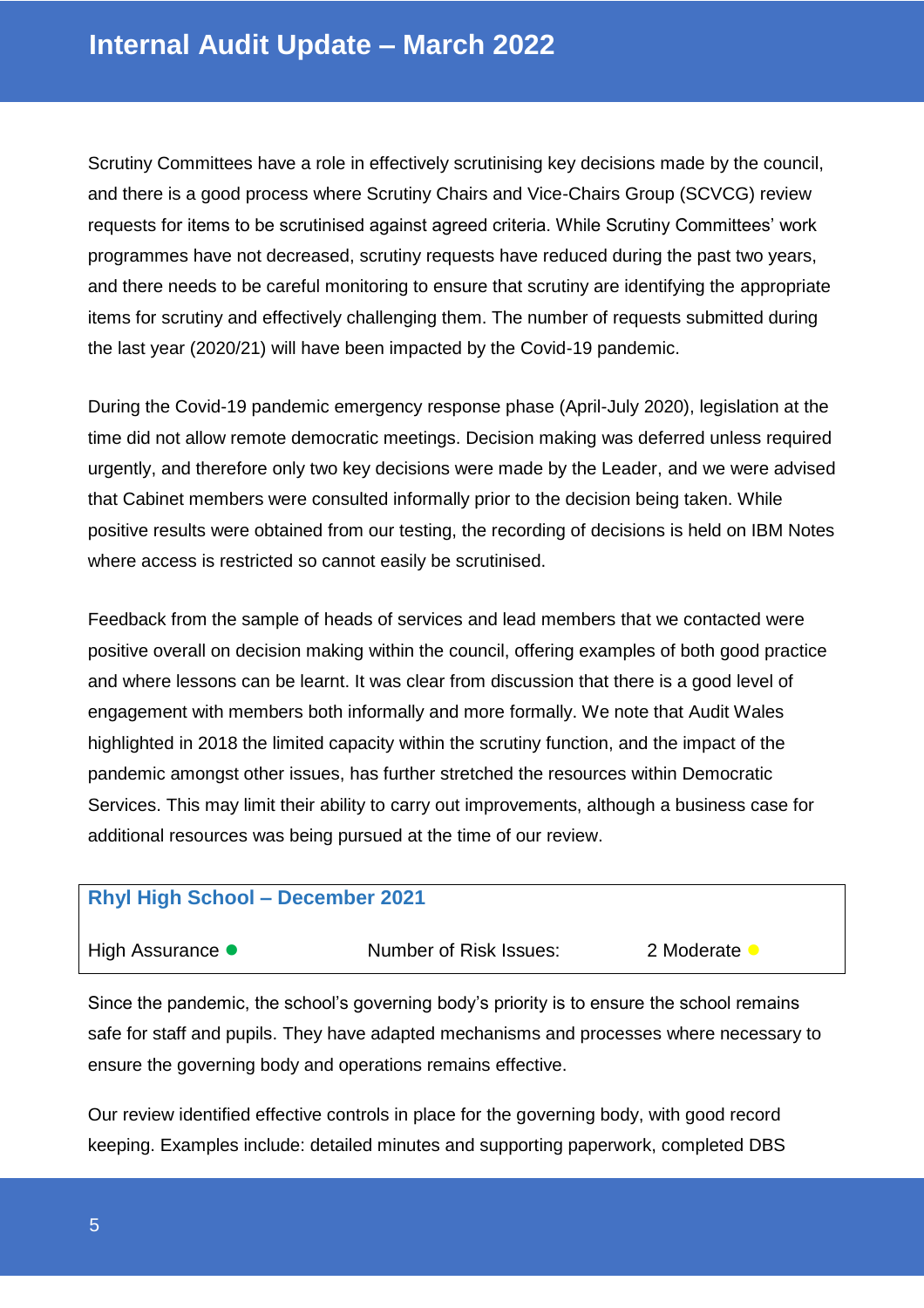checks, annual declarations of interests completed and statutory committees all have up-todate terms of references. Furthermore, the governing body has performed regular skills analysis exercises to identify training and development needs. However, not all governors have completed the mandatory training.

The school is in the process of recruiting for four governor vacancies as well as the clerk to the governors. The governing body has experienced difficulty in recruiting a clerk due to the salary and the level of responsibility involved, which is an issue for a number of schools in the county.

Governing body meetings are now held virtually, which has proven successful as attendance has improved. All the supporting documents, including agendas and minutes, are made available to governors in advance of meetings. Regular monitoring of the budget is performed, this includes annual reviews of financial limits, staffing costs and the school's financial position. The latter is forecasting a surplus balance until 2023-24.

All statutory policies are reviewed annually and are accessible to staff and governors in electronic and paper format. However, not all reviewed policies have been updated on the school's website.

The school's focus has predominantly been on reviewing and monitoring Covid-19 risks to ensure compliance with Welsh Government guidelines and maintaining the safety of those attending the school. Consequently, this has limited capacity to monitor the school development plan The governing body plans to reintroduce regular reviews of the school development plan from January 2022, which will now be a two-year plan rather than a threeyear plan as set out previously.

Financial controls are effective for monitoring of income and expenditure. The school uses corporate IT systems and there is appropriate separation of duty in place and regular reconciliations being performed. School fund certificates are audited annually and are up to date.

Works required on site are procured through the corporate buildings maintenance team who perform relevant checks of approved suppliers. Grant funding received by the school is monitored by the school and by the Council's finance officers to ensure compliance with relevant terms and conditions.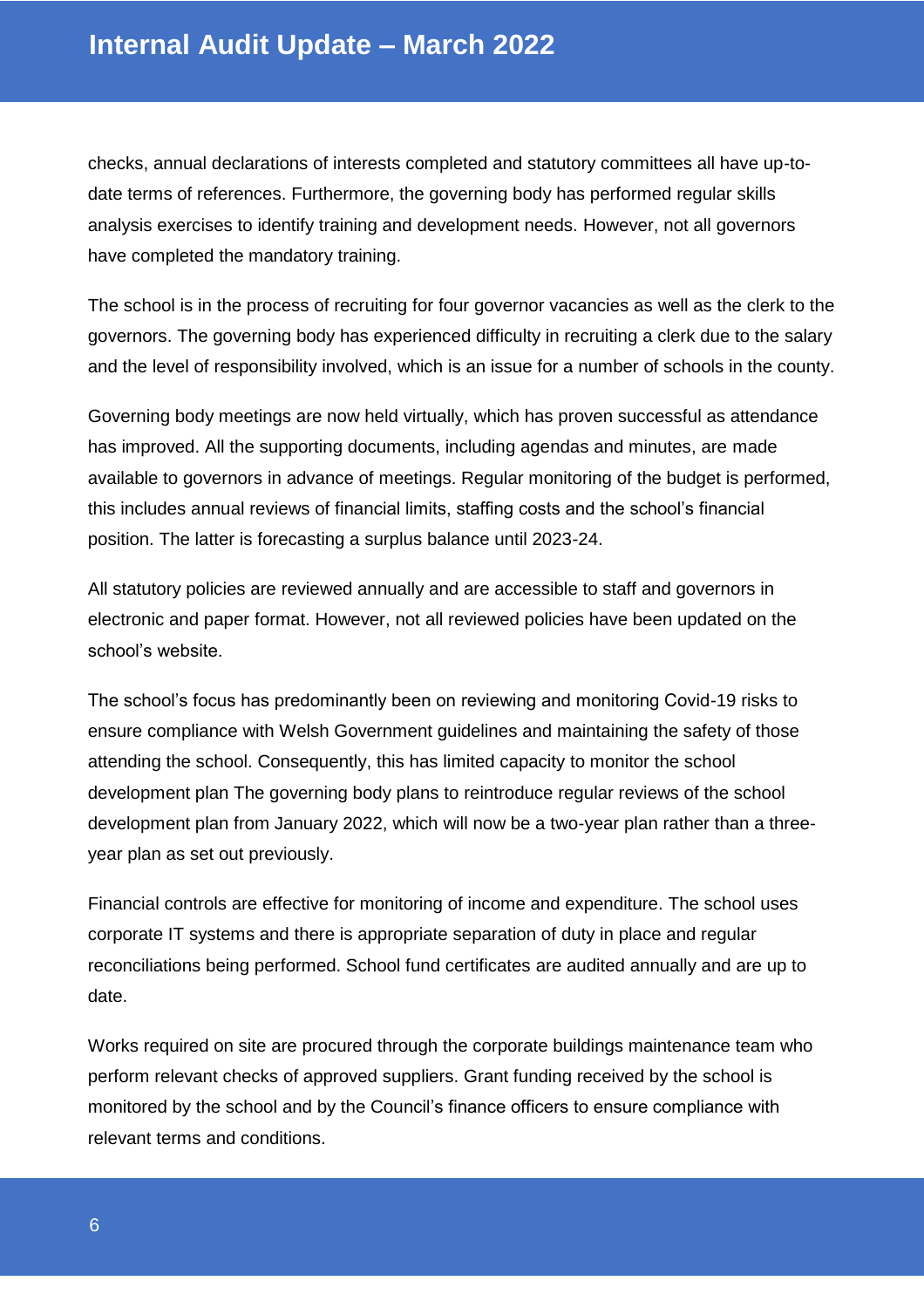There are good security controls in place at the school, including CCTV camera installed, regular fire drills performed, and all visitors are required to 'sign in' when visiting the school. Fire safety and health and safety assessments are also in place. ICT security arrangements appear to be effective; staff have individual usernames and passwords and all external devices are encrypted and password protected. The school maintain an asset register for all ICT equipment purchased. An agreement is in place between the school and Fleet Services, who perform regular safety checks of the school vehicle and arrange for appropriate vehicle insurance and road tax.

Corporate carbon targets have been agreed to help the council become a Net Carbon Zero and Ecologically Positive Council and to reduce carbon emissions by 2030, which include purchasing of goods and services in the council's supply chain. However, the governing body was not aware of the agreed targets. Audit Wales' recent review of climate change within the council highlighted a lack of awareness of the agreed targets within schools. We confirmed that actions are already in the process of being implemented.

#### <span id="page-6-0"></span>**Ysgol Llanfair Dyffryn Clwyd – January 2022**

| High Assurance • | Number of Risk Issues: | 1 Moderate |
|------------------|------------------------|------------|
|------------------|------------------------|------------|

Our review identified effective controls in place for the governing body, with good record keeping i.e. detailed minutes and supporting paperwork, annual declarations of interests completed and statutory committees have up-to-date terms of references. The governing body are arranging a Disclosure and Barring Service (DBS) check for the clerk to ensure everyone has a DBS in place. Although the governing body perform informal skills set analysis, a formal record is beneficial in recording any areas where further training and development is required.

The chair and the clerk have completed appropriate training for their roles; however, not all governors have completed the mandatory training.

Governing body meetings are now held virtually, which has proven successful. All supporting documents, including agendas and minutes are accessible in advance of meetings on SharePoint for governors. The school has continued to review the School Development Plan. Regular monitoring of the budget is performed; including annual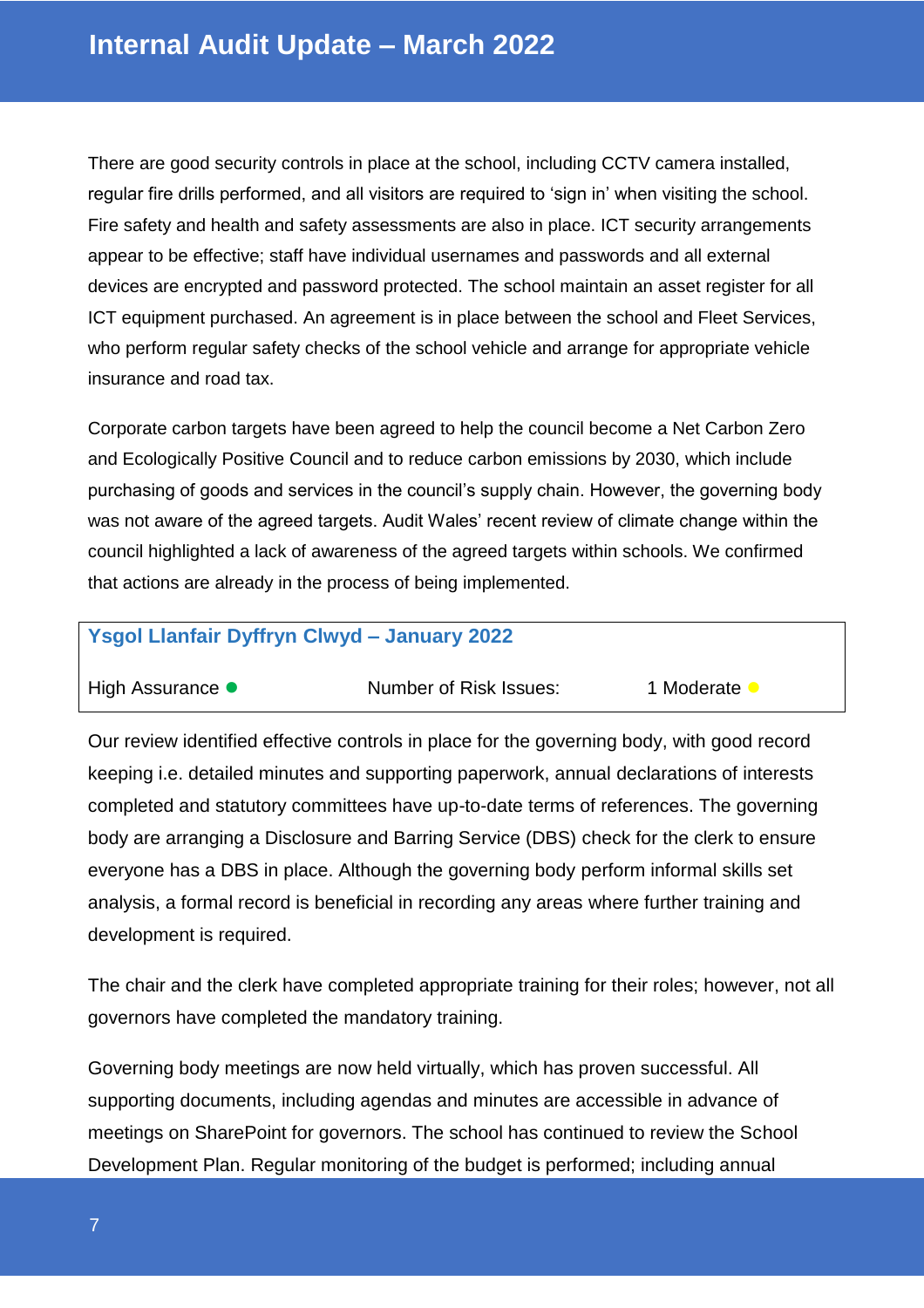reviews of financial limits, staffing costs and the school's financial position. The school's financial position has changed from having a deficit to a surplus balance as a result additional grants received from Welsh Government due to Covid-19. The school is working with the School Funding Team to monitor the budget and prevent a future deficit balance.

All statutory policies are reviewed annually and accessible to staff and governors in electronic and paper format and available to parents on the school's website. Financial controls are effective for monitoring of income and expenditure. The school uses corporate systems for processing income, purchasing and invoicing including purchasing card and petty cash transactions. There is appropriate separation of duty in place and regular reconciliations being performed. School fund certificates are audited annually and are up to date.

There are good security controls in place at the school, including CCTV camera installed, regular fire drills performed, and all visitors are required to 'sign in' when visiting the school. Fire safety and health and safety assessments are also in place. ICT security arrangements appear to be effective; staff have individual usernames and passwords and all external devices are encrypted and password protected. The school maintain an asset register for all ICT equipment purchased.

Corporate carbon targets have been agreed to help the council become a Net Carbon Zero and Ecologically Positive Council and to reduce carbon emissions by 2030, which include purchasing of goods and services in the council's supply chain. However, the governing body was not aware of the agreed targets. Audit Wales' recent review of climate change within the council highlighted a lack of awareness of the agreed targets within schools. We confirmed that actions are already in the process of being implemented.

#### <span id="page-7-0"></span>**Additional Learning Needs (ALN) Implementation – February 2022**

High Assurance  $\bullet$  Number of Risk Issues: 0

This was an early-stage review to provide assurance that the Council is effectively implementing the Code and statutory guidance in line with the Additional Learning Needs and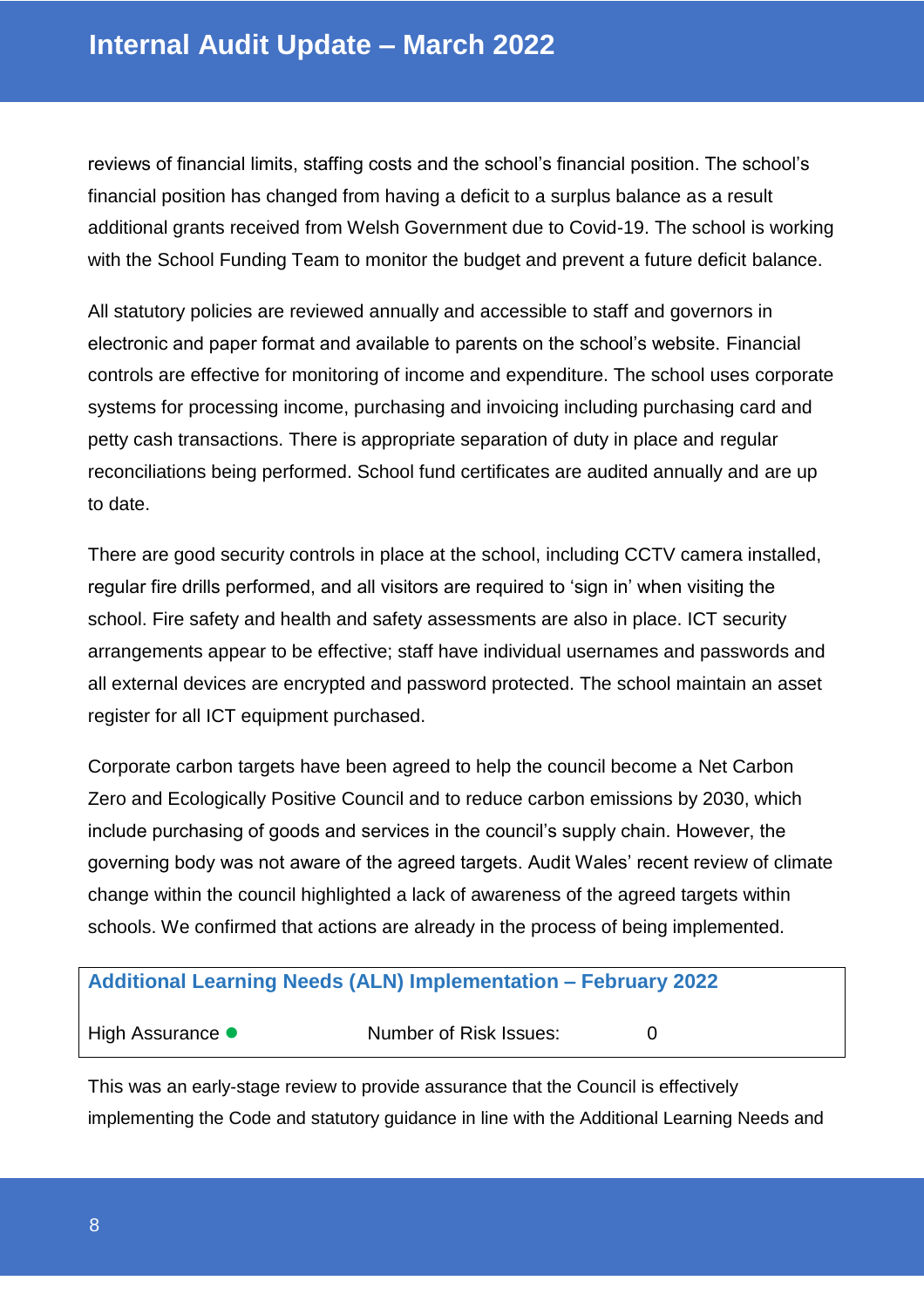Education Tribunal (ALNET) (Wales) Act 2018. The scope covered: roles and responsibilities, program delivery, training and engagement, systems and record-keeping and funding.

At the time of our review, the ALN service was at an early stage in implementing a new system as part of the new Act. It was evident that the Service has been proactive in preparing for implementation in September 2021, and continues to put in place measures to comply with the Act. Due to the delay with the roll-out of clear guidance nationally, the Service has endeavoured to ensure that it complies with the Act through regular engagement with Legal and documenting the rationale and information available at the time for key decisions taken. An action plan has been developed to monitor performance across the various workstreams, which is regularly monitored within the Service.

Dedicated resources are in place within the Service, and there are designated leads for each workstream, e.g. Pupil Referral Unit, Looked After Children, etc. Local authorities are working regionally with the aim of adopting a consistent approach to ALN, and the Service has been engaged as part of this process and with the relevant delivery partners such as the Designated Education Clinical Lead Officer (DECLO), responsible for co-ordinating the local health board's functions in relation to children and young people with ALN.

The Council and schools have been supported by the ALN Regional Transformation Lead for North Wales who has provided self-assessments to prepare for implementation along with advice and templates. She acts as a conduit between WG and local authorities and other delivery partners. Training and engagement with schools has been extensive, and schools have been collaboratively working in clusters to prepare for the Act. There has also been engagement with elected members on progress at Performance Scrutiny Committee in June 2021 with a further update due to be provided in Spring 2022.

A feasibility study was undertaken at an early stage, which confirmed that a new recordkeeping system would need to be procured to comply with the Act and be Welsh Language compliant. The system was jointly tendered with three other North Wales councils with ICT and procurement having significant involvement. While we were able to locate a signed copy of the contract with the system provider, it is not retained on the Proactis procurement system (corporate contract register). An issue has been previously raised in our Contract Management review to address this corporately.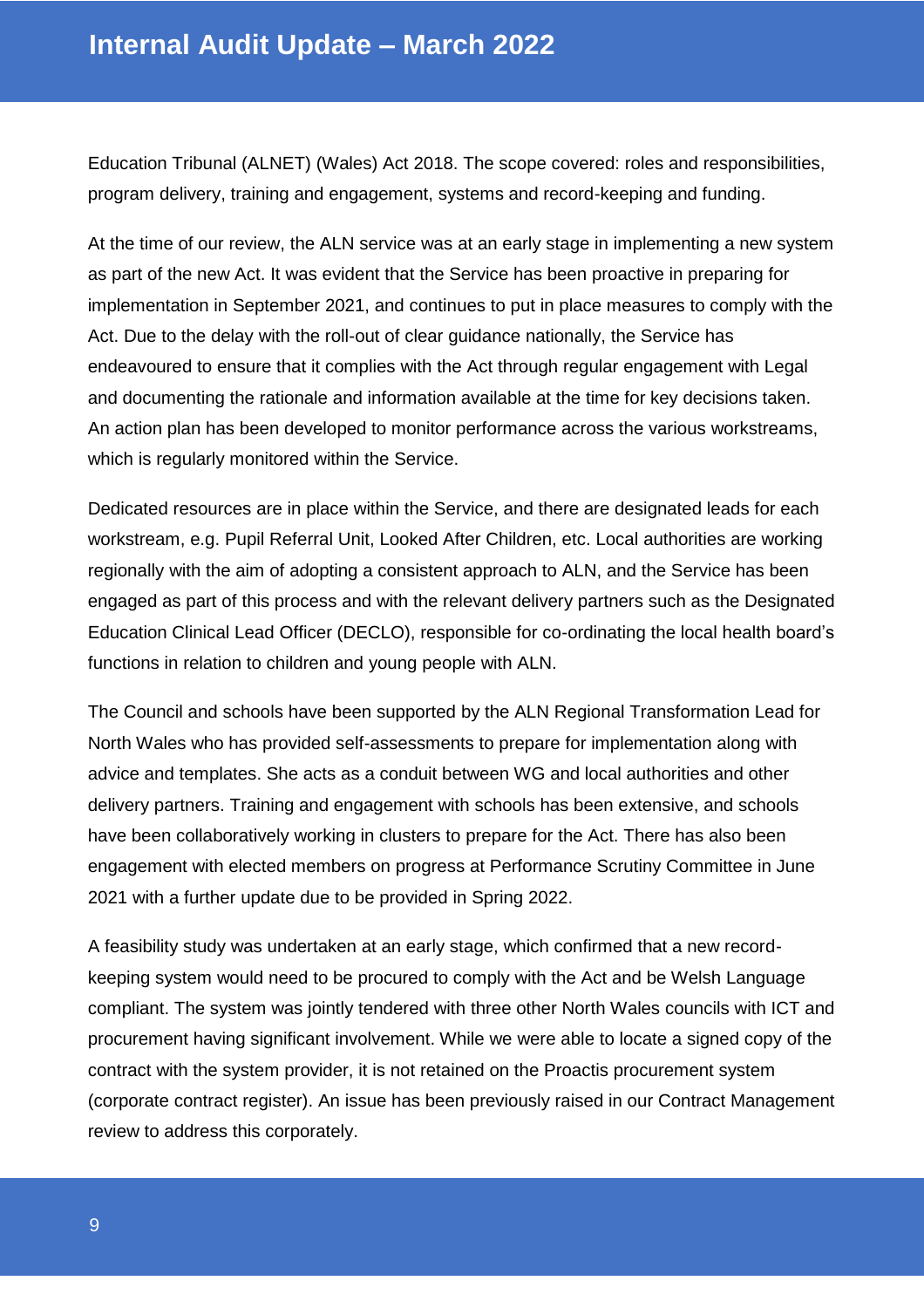The ALN Regional Transformation Grant is the main funding stream provided by WG to assist with implementation of the Act by both the Council and schools. Action plans have been developed and approved by the ALN Regional Transformation Team and WG and are reviewed before funding is provided.

Our review did highlight some measures that need to be developed or clarified further, e.g. ALN strategy, provision mapping, data retention periods, etc., which have been discussed with the relevant officers. We recognise that the Service has been working under some pressure to deliver current priorities, and it is aware of the further work required. While we carried out our review at an early stage of implementation, the Service is progressing well and, therefore, we provide a High Assurance rating.

<span id="page-9-0"></span>

| <b>Housing Repairs &amp; Maintenance - March 2022</b> |                        |           |            |  |  |  |
|-------------------------------------------------------|------------------------|-----------|------------|--|--|--|
| Medium Assurance                                      | Number of Risk Issues: | 1 Maior ● | 3 Moderate |  |  |  |

The repairs and maintenance team has responded well to the challenges it has faced over the last eighteen months. The Covid-19 pandemic resulted in the suspension of nonemergency repair work during the first two lockdown periods. The service took proactive steps to ensure tenants were kept informed of the Covid-19 recovery phases and implemented revised guidance for operatives and call centre staff including detailed procedural controls and guidance for the categorisation of repairs and associated response times. The most recent Survey of Tenants and Residents (STAR survey) conducted in December 2020, during the third lockdown, presents a mixed view of the repairs and maintenance service. While overall satisfaction ratings declined from the 2019 survey (89% to 71%), individual satisfaction scores of 90% and 81% were given to "attitude of staff" and "quality of repair" respectively. This year's STAR survey is underway.

There were a number of examples of good practice found including:

- The proactive revision of procedural guidance during the Covid pandemic;
- The implementation of additional controls to address the deficiencies with OH;
- Counter fraud controls restricting user access to amend tenant accounts.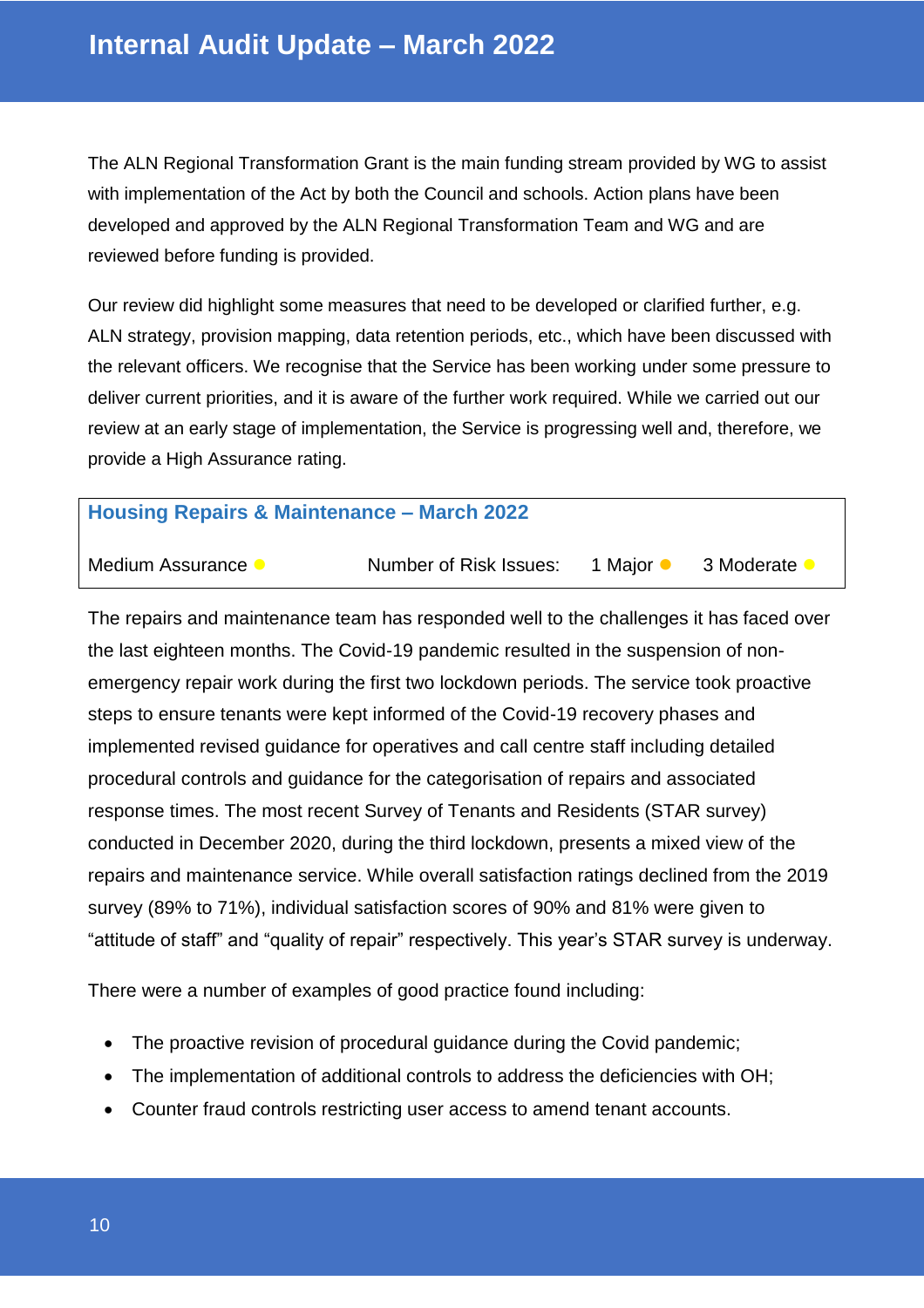Where issues were identified during our review, the service was already aware and considering or taking action to address them.

The implementation of the Open Housing system (OH) for repairs and maintenance has proved to be extremely challenging. Functionality has not met expectations and its implementation has not delivered the outcomes originally sought. Inaccurate and unreliable data, caused by both system and user error have resulted in significant officer time being diverted to correcting and devising alternative controls to provide accurate information.

The broader strategic aim of modernising the service and delivering efficiencies has not been fully met. The outstanding resolution of the current nine-day fortnight working pattern for operatives has impeded the modernisation of the service, specifically reducing reliance on contractors for responsive and void repairs.

The magnitude, and often specialist nature, of the void work done by external contractors necessitates longer completion time. However, sample testing indicated that contractors were frequently taking longer than targeted to complete repairs.

Compliance with the Contract Procurement Rules is essential. This issue was raised in a recent Internal Audit review of Exceptions and Variations from the CPRs. It is important that the service can demonstrate robust benchmarking in its procurement decision making. In particular, the impending expiry of a large service contract, with the same contractor since 2013, will require a rigorous and transparent assessment of both value for money and quality of service.

Currently, there is no formal inspection process to ensure repairs are carried out safely and to the expected standard. This also applies to repairs and/or alterations which tenants carry out themselves. The latter posing a greater potential risk particularly given restricted access to properties during the Covid-19 pandemic.

The tenant's handbook currently sets out the repairs for which the tenant will be charged. However, these recharges are not being actively pursued. Similarly, there is no process for charging former tenants for repair work done as a result of damage or clearance required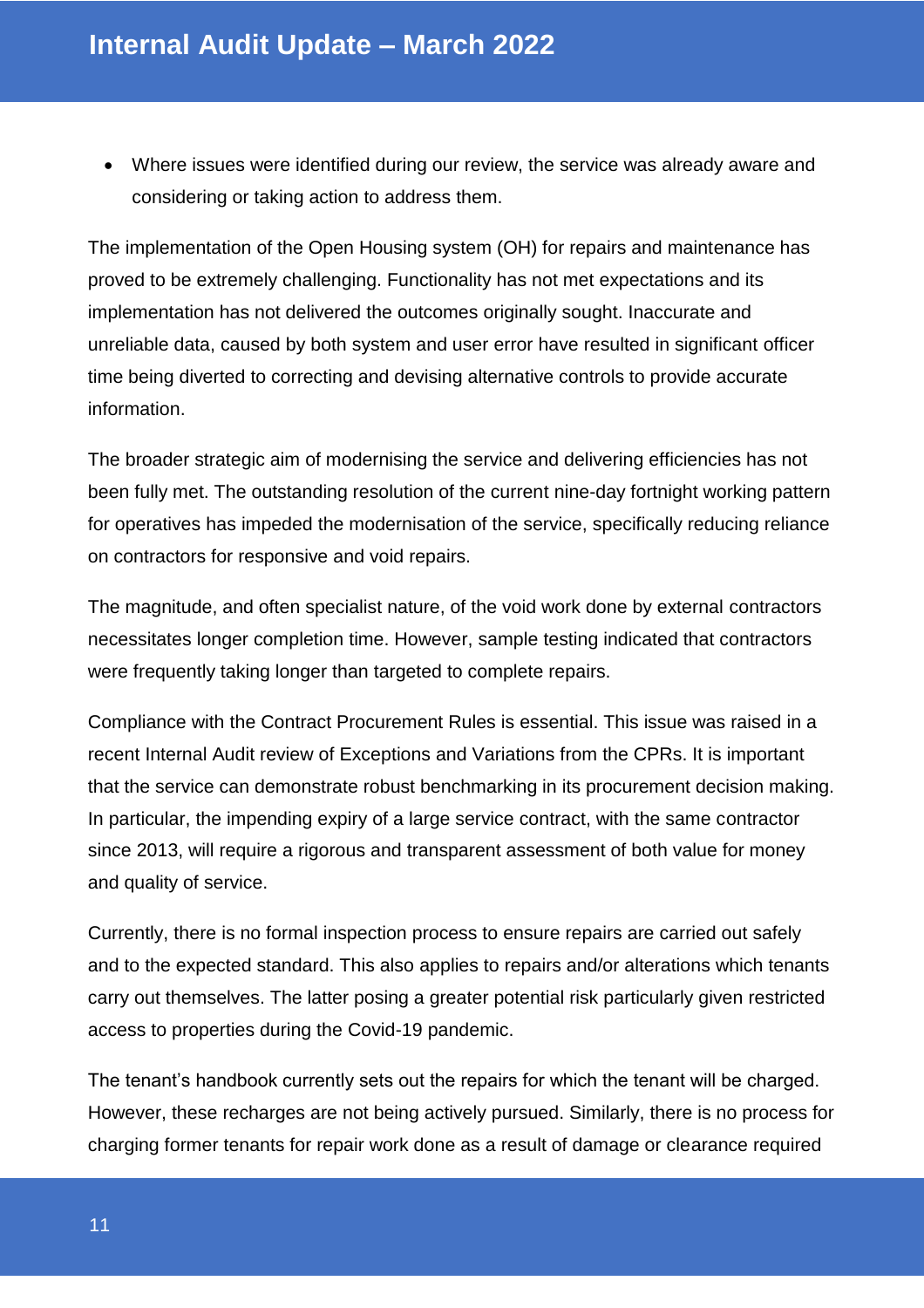at the end of the tenancy. To date, there has been no assessment of potential lost revenue from rechargeable repairs.

We are providing a medium assurance opinion. However, given that we raise a major risk issue in relation to the OH system, we plan to conduct a follow up review to assess the extent of progress with OH and the results of the current Survey of Tenants and Residents (STAR survey).

<span id="page-11-0"></span>

| Accommodation Provision for the Homeless Follow Up - November 2021 |                            |                             |  |  |  |  |
|--------------------------------------------------------------------|----------------------------|-----------------------------|--|--|--|--|
| Low Assurance •                                                    | Actions fully implemented: | 6 (4 Major and 2 Moderate)  |  |  |  |  |
|                                                                    | Actions outstanding:       | 10 (6 Major and 4 Moderate) |  |  |  |  |
|                                                                    | Actions not yet due:       | 2 (2 Moderate)              |  |  |  |  |

At the Governance & Audit Committee meeting in January 2021, members referred the follow-up of agreed actions arising from the 'Accommodation Provision for the Homeless' report to Partnership Scrutiny Committee. An update was presented to Partnership Scrutiny committee on 16 December 2021 and its members requested a further update to monitor progress in completing the action plan. This summary is provided to Governance & Audit Committee for information purposes.

The original review of 'Accommodation Provision for the Homeless' was completed in March 2020 giving a low assurance rating because of the number of risks/issues raised.

The council is taking a more strategic and corporate approach to homelessness. A number of departments are involved in this, and relevant heads of service and the Chief Executive attend a cross-service management team. There is also the Strategic Housing and Homelessness Group (SHHG) attended by the relevant heads of service and several Cabinet lead members.

Strategically, good progress is being made with improved corporate steer enabling better engagement amongst services to help those impacted by homelessness. The co-ordinated approach by the cross-service management team is pursuing alternative options to minimise the use of emergency and temporary accommodation. This includes accessing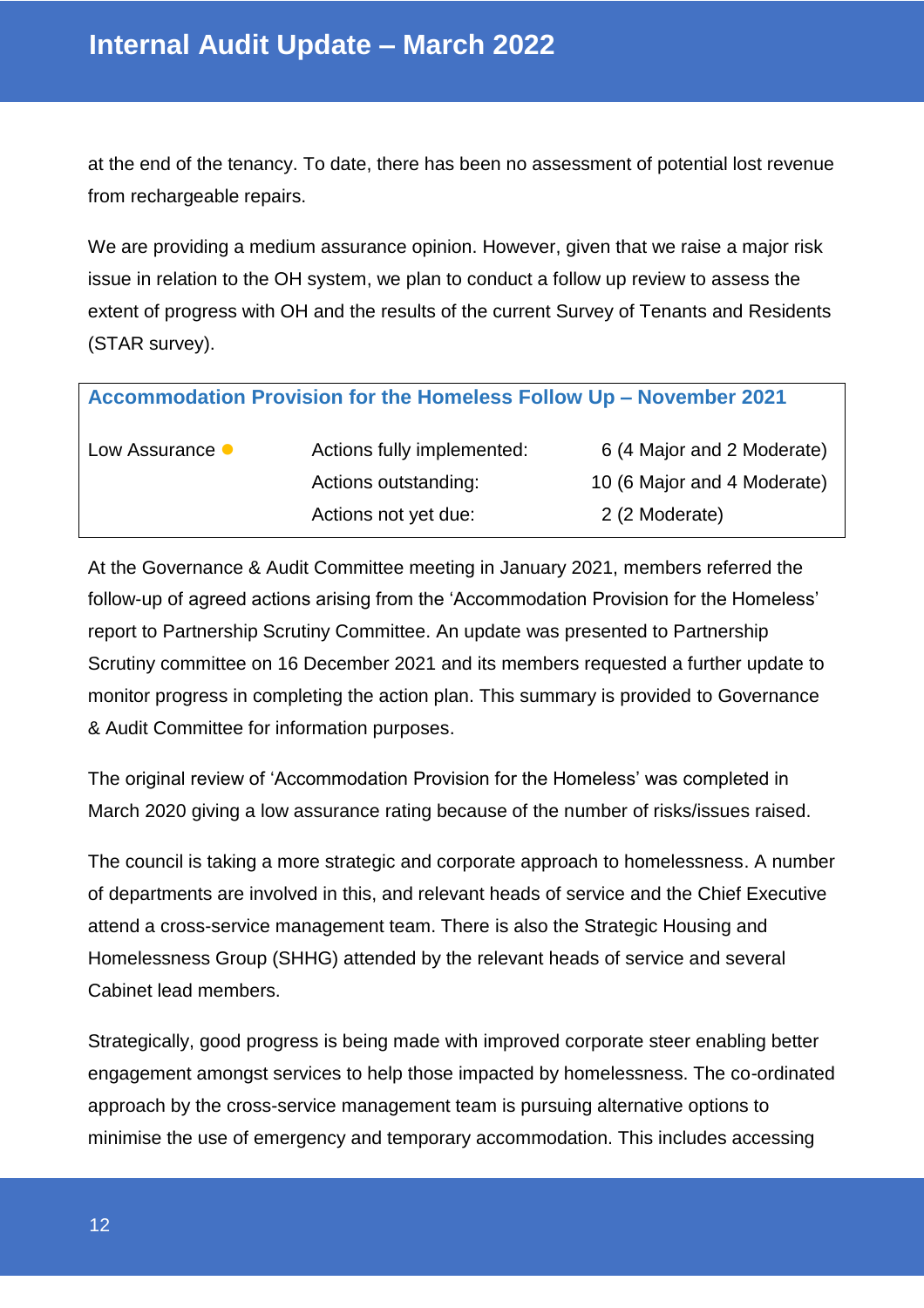Welsh Government funding to purchase a property to provide emergency family accommodation. Some of these additional in-house accommodation solutions will take time to deliver, various other options are also being pursued in consultation with elected members.

Operationally, the Homelessness Prevention Service is mainly responsible with Community Housing responsible for managing the leased accommodation.

The demand for emergency and temporary accommodation has since increased due to the impact of the Covid-19 pandemic, particularly with single under-35 year olds. Consequently, this has increased workload and service demands on the Homelessness Prevention Service, and staff vacancies continue to have an impact. Another staffing restructure has been implemented, this time to comply with WG's rapid rehousing model, to provide an early prevention and holistic approach through a multi-disciplinary team. Several new members of staff have received training although a number of existing vacancies remain and has affected continuity.

Sample testing shows some improvements in record-keeping, however, diary notes are not always kept up-to-date, and housing plans are not always in place. There is limited documented guidance, and while some quality assurance checks were initially put in place, these have now stopped since the administrator has left their post. Due to the additional demands on the service and increased caseloads, independent caseload reviews have not been possible as yet.

Management of the responsibility for leased accommodation has transferred to Community Housing, and the service level agreement was being finalised at the conclusion of our review. An accommodation officer has recently been recruited to fill a vacant post resulting from the restructure. They will be responsible for carrying out checks to ensure that the correct documentation is in place, e.g. gas and electrical safety certificates, etc.

Following our review, the low assurance rating remains for now as there has yet to be sufficient progress with some of the actions resulting from major risks/issues.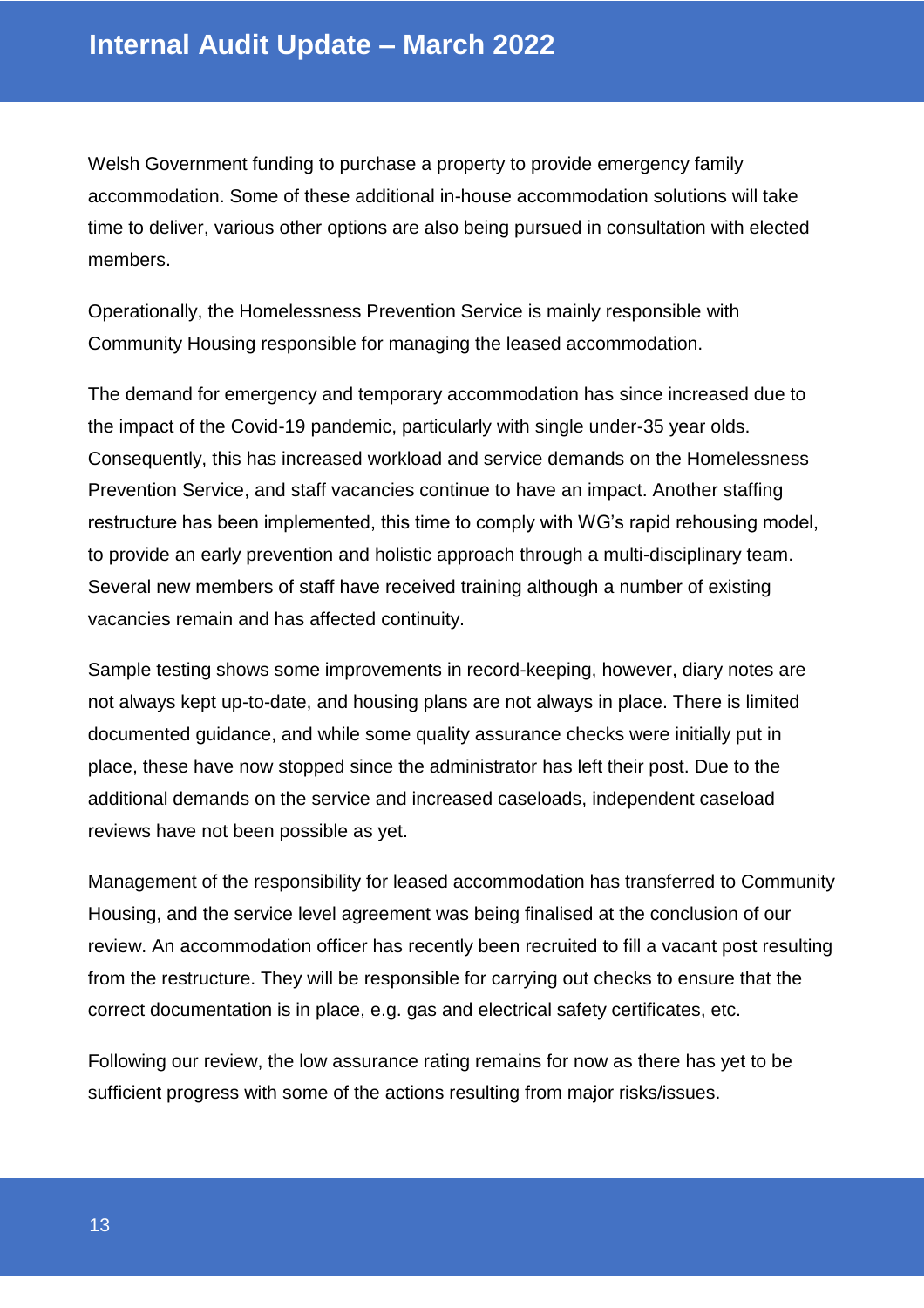#### <span id="page-13-0"></span>**Progress in Delivering the Internal Audit Assurance**

The reporting lines for the Internal Audit team have temporarily changed due to imminent retirement of the Head of Business Improvement & Modernisation at the end of March 2022. The role of the Head of Business Improvement & Modernisation has been divided in two to be managed by two existing managers from the service as Section Heads. Nicola Kneale has been appointed as the Section Head with responsibility for the improvement team, community development, programme office, internal audit, climate change programme and street naming and numbering. Interim leadership to the two Section Heads will be provided by Liz Grieve, Head of Customers & Marketing, acting as the link with Senior Leadership Team (SLT) and Corporate Executive Team (CET).

This arrangement is for the interim period while the Chief Executive undertakes a wider restructure of the Senior Leader Team, which is due to be completed by the Autumn 2022. The Internal Audit Charter will be updated to reflect the change in reporting lines, which will be presented to the Governance & Audit Committee at its next meeting in June 2022 along with the Audit Strategy 2022-23.

The Internal Audit service continues to carry one vacancy; however, a new Principal Auditor position has been created to replace one of the Senior Auditor posts to provide support to the Chief Internal Auditor and undertake day-to-day operational oversight and steer of the team. This new role also acts as a deputy to the Chief Internal Auditor in the event of her absence. As to avoid the risk of a redundancy situation, expressions of interest were sought from the existing team and one of our Senior Auditors, Bob Chowdhury, has been appointed to the role. He will re-join the team at the start of April 2022 after working nearly two years leading the Test, Trace & Protect Team.

After nearly five years in the role, the Chief Internal Auditor will be leaving the Council on the 4 April 2022. Meetings with the Principal Auditor, as her deputy, and new Section Head have been arranged before her departure to ensure continuity of service until a replacement CIA is appointed. Once the role is filled, the Internal Audit team will be back to full complement.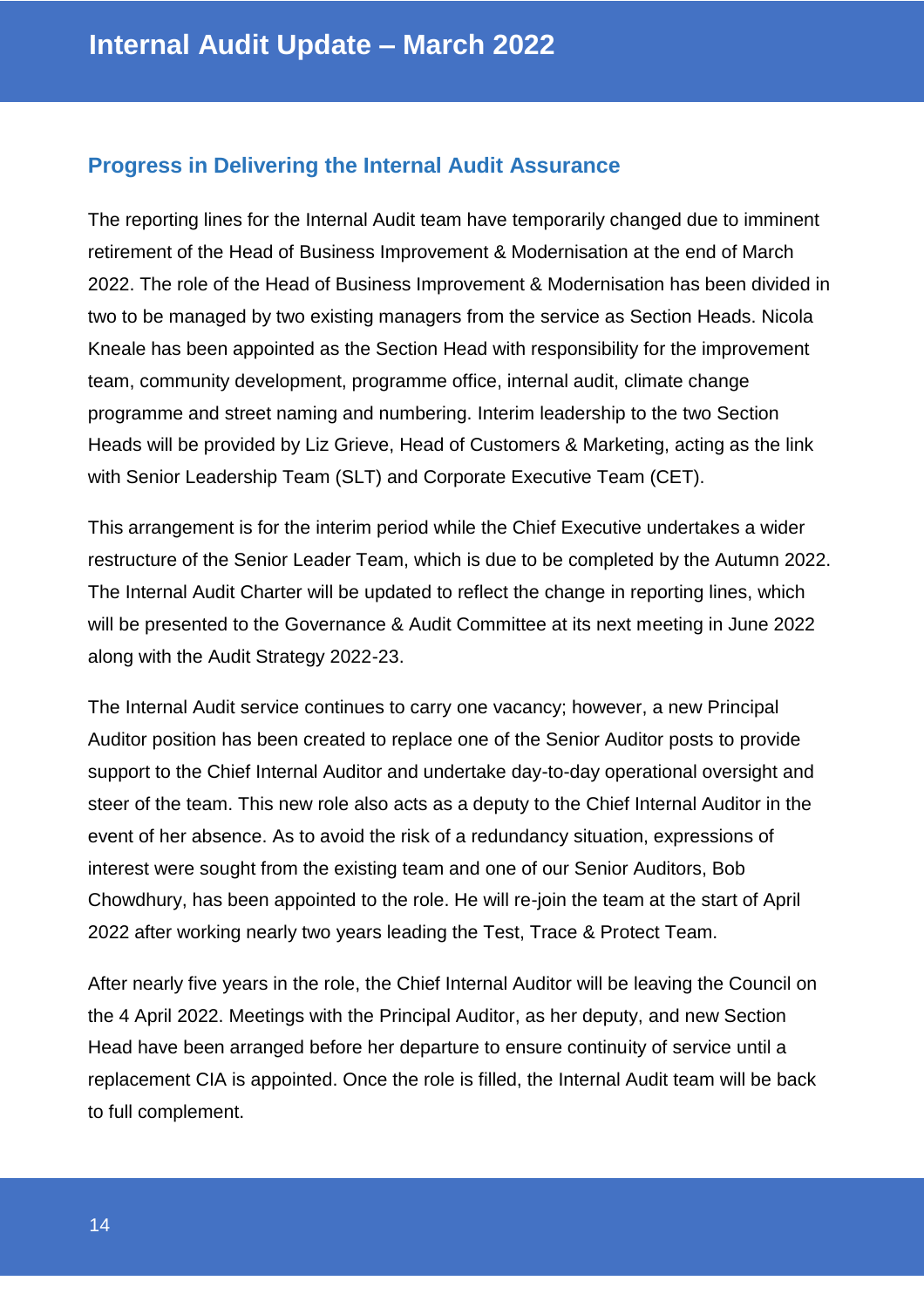Due to the vacancy during the year, the Internal Audit service has prioritised its audits to focus on areas of greater priority. A majority of the Audit Plan 2021-22 has either been completed or is underway. A couple of audits have needed to be postponed due to legislative delays or other accepted factors, and a few audits are no longer required due to assurance provided by the council's external regulators. The table on the next page provides an update on progress against the Audit Plan for 2021/22.

Based on the current trajectory, the Chief Internal Auditor is satisfied that internal audit will have provided adequate coverage of corporate risks and services areas, together with assurances gained from elsewhere e.g. Audit Wales, to enable the Internal Audit Annual Report 2021-22 to provide assurance without any limitations.

Audits due to commence shortly include:

- Commercial Waste
- Families First
- Community Safety Partnership
- Health & Wellbeing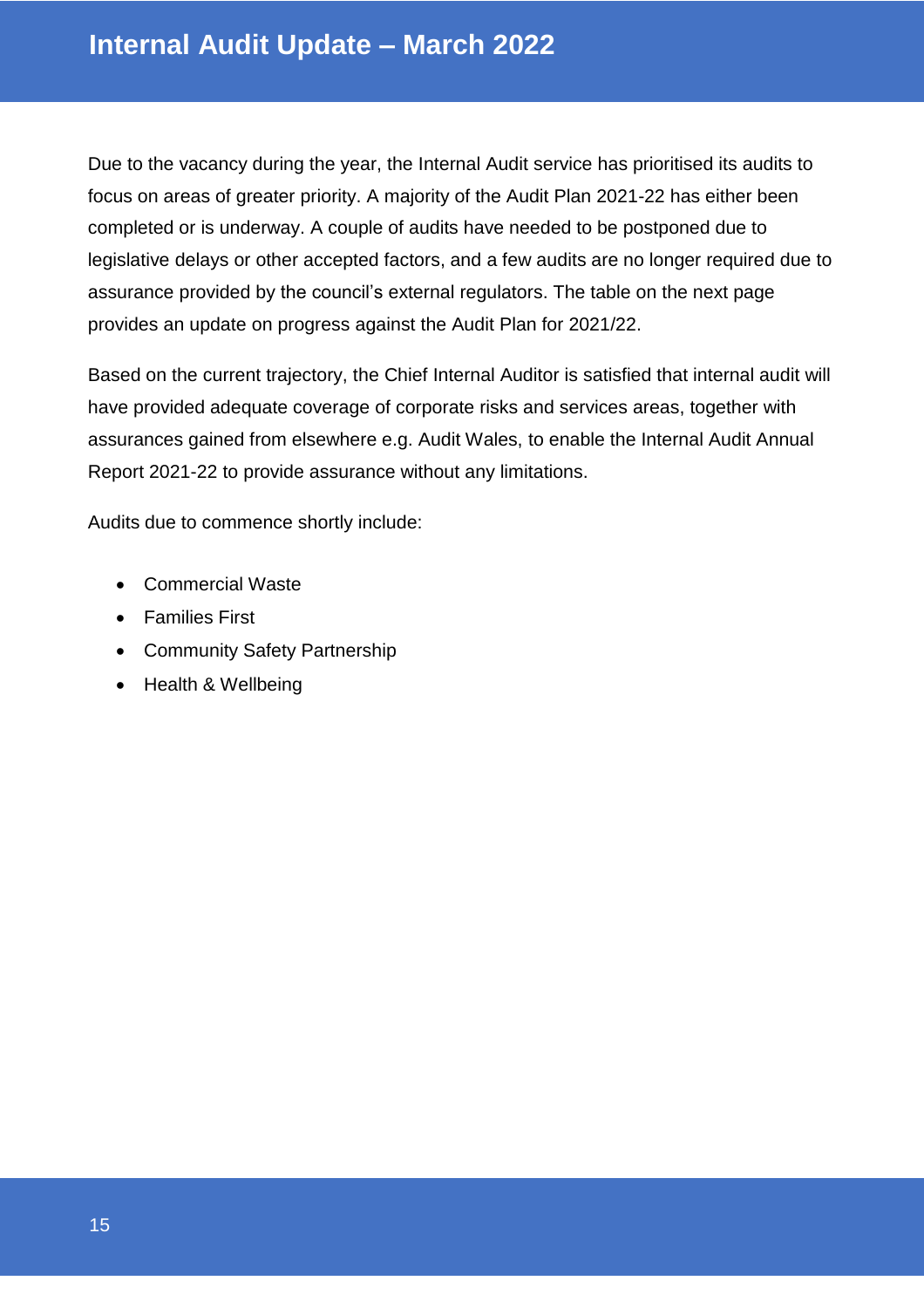| Area of work                                                                  | <b>Current</b><br><b>status</b> | Assurance<br>level       | <b>Critical</b><br><b>issues</b> | Major<br><b>issues</b>   | Moderate<br><b>issues</b> | <b>Comment</b>                                         |
|-------------------------------------------------------------------------------|---------------------------------|--------------------------|----------------------------------|--------------------------|---------------------------|--------------------------------------------------------|
| <b>AONB Grant 2020/21</b>                                                     | Complete                        | High $\bullet$           | $\mathbf 0$                      | $\mathbf 0$              | 1                         | Annual<br>accounts audit                               |
| Deprivation of Liberty<br>Safeguards                                          | Not yet<br>started              | $\overline{\phantom{a}}$ |                                  | $\overline{\phantom{0}}$ |                           | 2021-22.<br>Welsh<br>Government<br>guidance<br>delayed |
| <b>Pupil Improvement Grant</b>                                                | <b>No</b><br>longer<br>required | $\blacksquare$           |                                  |                          |                           | Grant<br>certification by<br>the S151<br>Officer.      |
| <b>Recruitment &amp; Retention</b>                                            | Complete                        | High $\bullet$           | $\overline{0}$                   | $\mathbf 0$              | $\overline{2}$            |                                                        |
| School Audit: Ysgol Bro<br>Cinmeirch                                          | Complete                        | Medium •                 | $\mathbf 0$                      | $\overline{0}$           | 5                         |                                                        |
| <b>Housing Support Grant</b><br>2020-21                                       | Complete                        | High $\bullet$           | $\overline{0}$                   | $\overline{0}$           | $\overline{0}$            |                                                        |
| Project Management:<br>SC <sub>2</sub>                                        | Complete                        | Medium •                 |                                  | 1                        | $\overline{2}$            |                                                        |
| <b>Rhuddlan Town Council</b><br>2020-21                                       | Complete                        | N/a                      | N/a                              | N/a                      | N/a                       | <b>External fee</b><br>earning work                    |
| <b>National Fraud Initiative</b>                                              | Ongoing                         | N/a                      | N/a                              | N/a                      | N/a                       | 2020-21<br>exercise                                    |
| <b>Revenues &amp; Benefits</b><br>2020/21                                     | Complete                        | High $\bullet$           | $\mathbf 0$                      | $\overline{0}$           | $\mathbf 0$               |                                                        |
| <b>Capital Management</b>                                                     | Complete                        | Medium •                 | $\mathbf 0$                      | $\mathbf 0$              | 3                         |                                                        |
| <b>Treasury Management</b>                                                    | Complete                        | Medium •                 | $\mathbf 0$                      | $\mathbf 0$              | 3                         |                                                        |
| <b>Financial Services</b><br>2020/21:<br>Accounts<br>Payable<br>Payroll       | Complete                        | High $\bullet$           | 0                                | $\mathbf 0$              | 1                         |                                                        |
| <b>Community Living</b><br><b>Schemes</b>                                     | Complete                        | Medium •                 | $\overline{0}$                   | $\mathbf 0$              | 3                         |                                                        |
| Data Protection &<br>Freedom of Information                                   | Complete                        | Medium •                 | $\mathbf 0$                      | $\mathbf 0$              | 3                         |                                                        |
| Governance & Contract<br>Arrangements with<br>Denbighshire Leisure<br>Limited | Complete                        | Medium •                 | $\mathbf 0$                      | 1                        | 1                         |                                                        |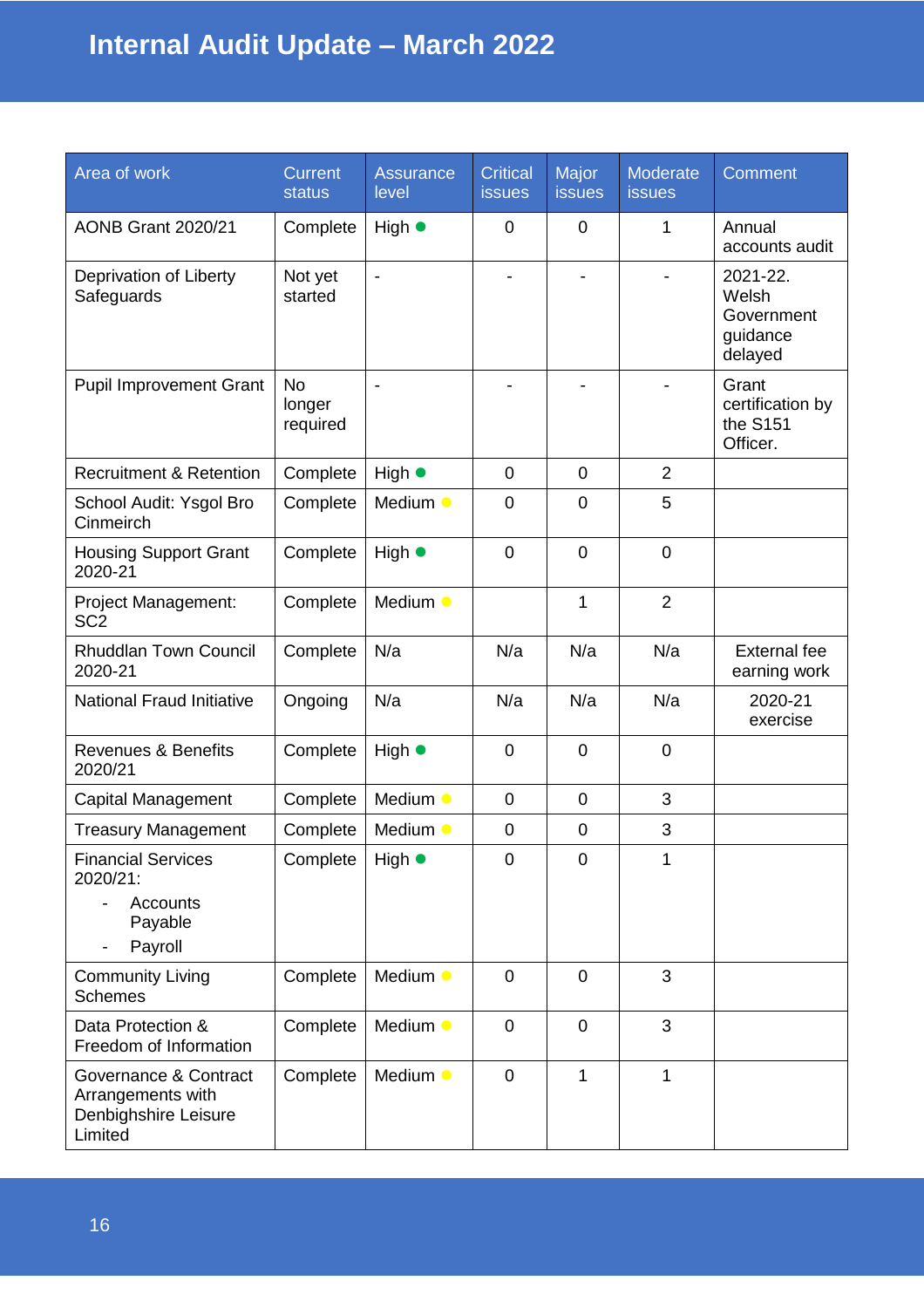| Area of work                                                     | <b>Current</b><br><b>status</b> | <b>Assurance</b><br>level    | <b>Critical</b><br><b>issues</b> | Major<br><b>issues</b>       | <b>Moderate</b><br><b>issues</b> | <b>Comment</b>                                                    |
|------------------------------------------------------------------|---------------------------------|------------------------------|----------------------------------|------------------------------|----------------------------------|-------------------------------------------------------------------|
| ICT Capacity &<br>Resilience                                     | Complete                        | Medium •                     | $\mathbf 0$                      | $\mathbf 0$                  | 4                                |                                                                   |
| <b>Risk Management</b>                                           | Complete                        | High $\bullet$               | $\overline{0}$                   | $\mathbf 0$                  | 5                                |                                                                   |
| Governance - Decision<br>Making                                  | Complete                        | Medium •                     |                                  |                              |                                  |                                                                   |
| <b>Exemptions, Exceptions</b><br>& Variations from CPRs          | Complete                        | Low $\bullet$                | $\mathbf 0$                      | $\overline{4}$               | $\mathbf 0$                      |                                                                   |
| <b>Housing Rent Arrears</b>                                      | Complete                        | High $\bullet$               | $\mathbf 0$                      | $\mathbf 0$                  | 1                                |                                                                   |
| Housing Repairs &<br>Maintenance                                 | Complete                        | Medium •                     |                                  |                              |                                  |                                                                   |
| <b>Equalities</b>                                                | <b>Draft</b>                    | $\overline{a}$               | $\overline{\phantom{a}}$         | $\overline{\phantom{0}}$     | $\overline{\phantom{a}}$         |                                                                   |
| Rhyl High School                                                 | Complete                        | High $\bullet$               | $\overline{\phantom{0}}$         |                              |                                  |                                                                   |
| Ysgol Brynhyfryd                                                 | <b>Draft</b>                    | $\overline{\phantom{a}}$     | $\overline{\phantom{a}}$         | $\blacksquare$               | $\blacksquare$                   |                                                                   |
| <b>Additional Learning</b><br>Needs (ALN) Code<br>Implementation | Complete                        | High $\bullet$               | $\mathbf 0$                      | $\mathbf 0$                  | $\mathbf 0$                      |                                                                   |
| <b>Financial Services 2021-</b><br>22                            | Fieldwork                       | $\overline{a}$               |                                  |                              |                                  |                                                                   |
| <b>Revenues &amp; Benefits</b><br>2021-22                        | <b>Draft</b>                    | $\blacksquare$               |                                  |                              |                                  |                                                                   |
| Cefndy Healthcare                                                | <b>Not</b><br>started           | $\blacksquare$               |                                  |                              |                                  | Deferred to Q1<br>2022/23                                         |
| <b>Highways Improvements</b>                                     | Scoping                         | $\overline{\phantom{a}}$     | -                                | $\qquad \qquad \blacksquare$ | $\overline{\phantom{a}}$         |                                                                   |
| Health & Wellbeing                                               | Scoping                         | $\overline{a}$               | $\overline{\phantom{a}}$         | $\qquad \qquad \blacksquare$ |                                  |                                                                   |
| <b>Commercial Waste</b>                                          | Scoping                         | $\qquad \qquad \blacksquare$ |                                  |                              |                                  |                                                                   |
| <b>Families First</b>                                            | Scoping                         |                              |                                  |                              |                                  | Review of<br>grant to<br>replace review<br>of Adoption<br>Service |
| <b>Community Safety</b><br>Partnership                           | Scoping                         |                              |                                  |                              |                                  |                                                                   |
| Direct Payments for<br>Children 1st follow up                    | Complete                        | Medium •                     |                                  |                              |                                  |                                                                   |
| Project Management:<br>Queen's Building 1st<br>follow up         | Complete                        | Medium •                     |                                  |                              |                                  |                                                                   |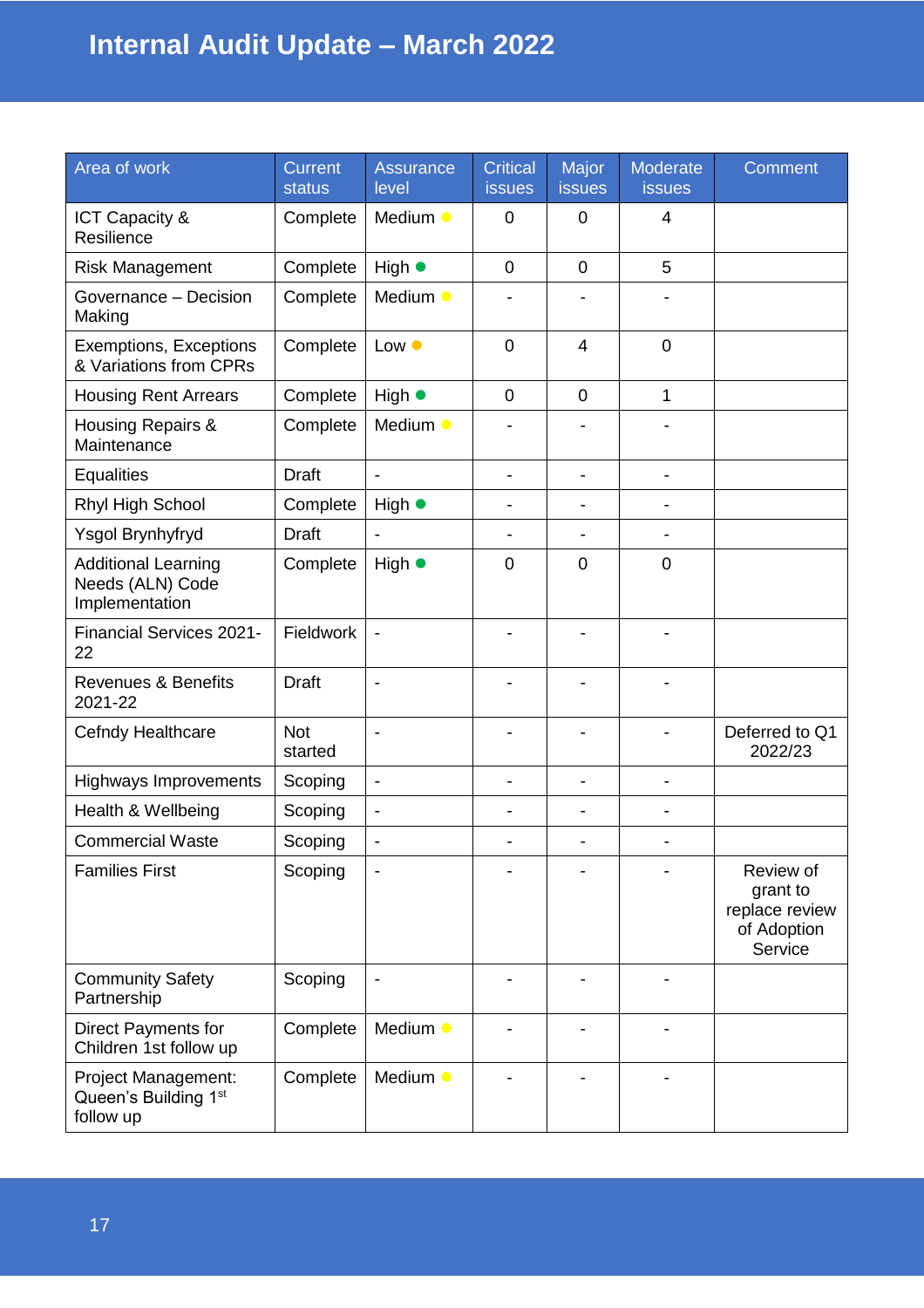| Area of work                                                                                                                                                                                                                | <b>Current</b><br><b>status</b> | Assurance<br>level | <b>Critical</b><br><b>issues</b> | Major<br><b>issues</b>   | <b>Moderate</b><br><b>issues</b> | <b>Comment</b>                                 |
|-----------------------------------------------------------------------------------------------------------------------------------------------------------------------------------------------------------------------------|---------------------------------|--------------------|----------------------------------|--------------------------|----------------------------------|------------------------------------------------|
| Contract Management 1 <sup>st</sup><br>Follow Up                                                                                                                                                                            | Complete                        | Low $\bullet$      |                                  |                          |                                  |                                                |
| <b>Contract Management</b><br>2 <sup>nd</sup> Follow Up                                                                                                                                                                     | Complete                        | Low $\bullet$      |                                  | $\overline{\phantom{0}}$ | $\overline{\phantom{0}}$         |                                                |
| Support Budgets &<br><b>Direct Payments: Adults</b><br>1 <sup>st</sup> Follow Up                                                                                                                                            | Complete                        | Medium •           |                                  |                          |                                  |                                                |
| Support Budgets &<br><b>Direct Payments: Adults</b><br>2 <sup>nd</sup> Follow Up                                                                                                                                            | Fieldwork                       |                    |                                  |                          |                                  |                                                |
| <b>Provision of Homeless</b><br>Accommodation 1 <sup>st</sup><br>Follow Up                                                                                                                                                  | Complete                        | Low $\bullet$      | $\blacksquare$                   | $\overline{\phantom{0}}$ | $\blacksquare$                   | Partnership<br>Scrutiny in<br>December<br>2021 |
| Housing Tenancy 2 <sup>nd</sup><br>Follow Up                                                                                                                                                                                | Complete                        | Medium •           |                                  |                          |                                  |                                                |
| PCI-DSS 2 <sup>nd</sup> Follow Up                                                                                                                                                                                           | Complete                        | Medium •           |                                  |                          |                                  |                                                |
| <b>General Fraud Enquiries</b>                                                                                                                                                                                              | Ongoing                         | N/a                | N/a                              | N/a                      | N/a                              |                                                |
| Whistleblowing<br>Investigation                                                                                                                                                                                             | Fieldwork                       | N/a                | N/a                              | N/a                      | N/a                              |                                                |
| Follow up audits                                                                                                                                                                                                            | Ongoing                         | N/a                | N/a                              | N/a                      | N/a                              |                                                |
| School fund audits                                                                                                                                                                                                          | Ongoing                         | N/a                | N/a                              | N/a                      | N/a                              |                                                |
| <b>Corporate Governance</b><br>Framework                                                                                                                                                                                    | Ongoing                         | N/a                | N/a                              | N/a                      | N/a                              |                                                |
| <b>Corporate Working</b><br>Groups                                                                                                                                                                                          | Ongoing                         | N/a                | N/a                              | N/a                      | N/a                              |                                                |
| Consultancy & Corporate<br>Areas<br><b>UK Community</b><br>$\qquad \qquad \blacksquare$<br><b>Renewal Fund</b><br><b>GAC Lay Member</b><br>$\overline{\phantom{0}}$<br>vacancies<br><b>Counter Fraud</b><br>Strategy & Plan | Ongoing                         | N/a                | N/a                              | N/a                      | N/a                              |                                                |
| Team Meetings /1:1s                                                                                                                                                                                                         | Ongoing                         | N/a                | N/a                              | N/a                      | N/a                              |                                                |
| Management                                                                                                                                                                                                                  | Ongoing                         | N/a                | N/a                              | N/a                      | N/a                              |                                                |
| Training & Development                                                                                                                                                                                                      | Ongoing                         | N/a                | N/a                              | N/a                      | N/a                              |                                                |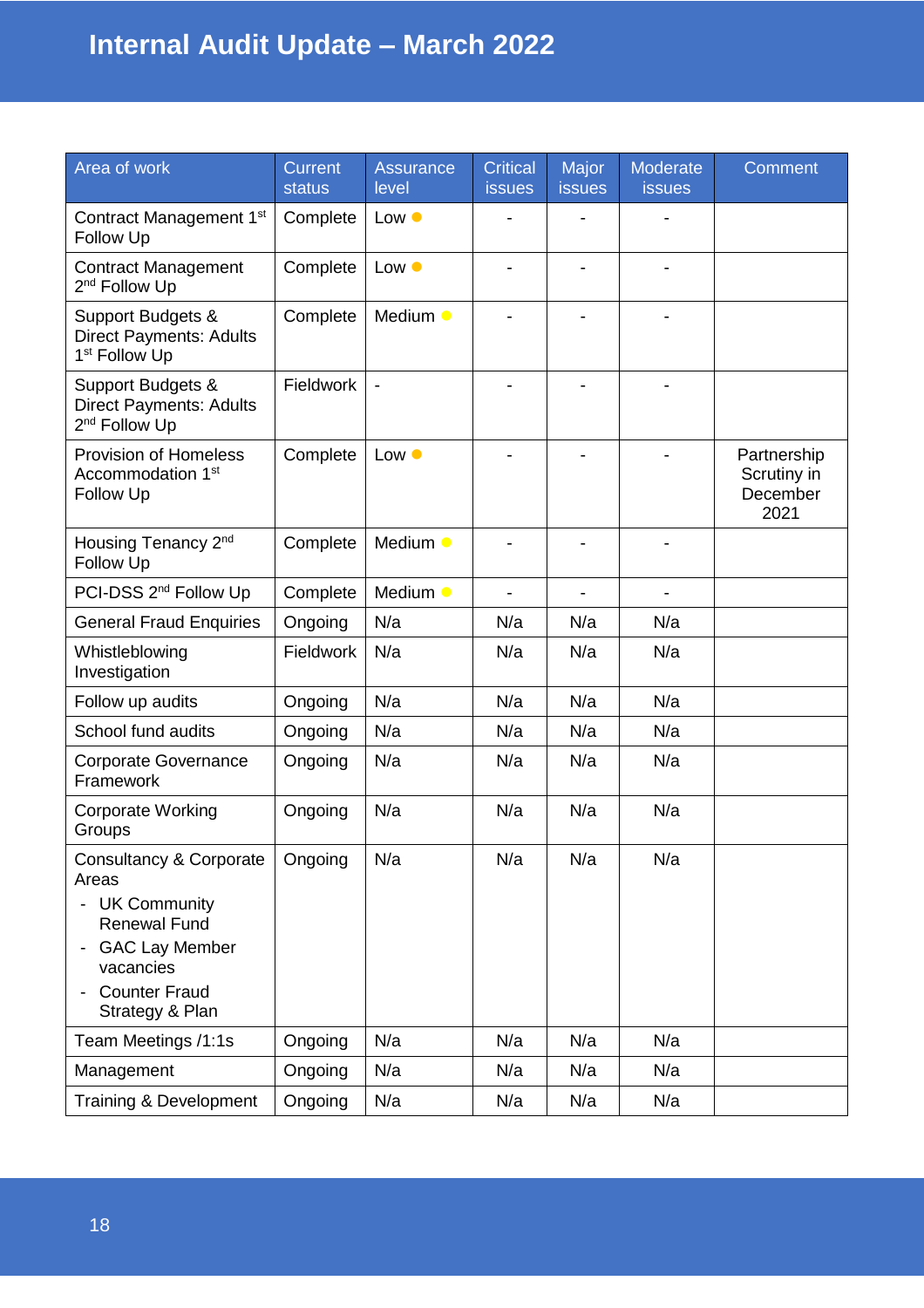A few audits included in the Audit Plan 2021-22 are no longer required as alternative assurances are available which internal audit can use or other key factors have arisen which require the review to be put on hold temporarily:

- Wellbeing Impact Assessments reviewed by Audit Wales as part of its national studies programme. Also, coverage in Internal Audit of Equalities.
- Workforce Planning reviewed by Audit Wales as part of Springing Forward performance audit
- Property Management reviewed by Audit Wales as part of Springing Forward performance audit
- Liberty Safeguards national review by CIW & HIW. New Liberty Protection Safeguards (LPS) legislation will be replacing DoLS, these changes have been postponed to April 2022. Include in 2022-23 Audit Strategy.
- Adoption Service on hold due to coordinating the review with Wrexham CBC Internal Audit Services as the host authority for North Wales Adoption Service.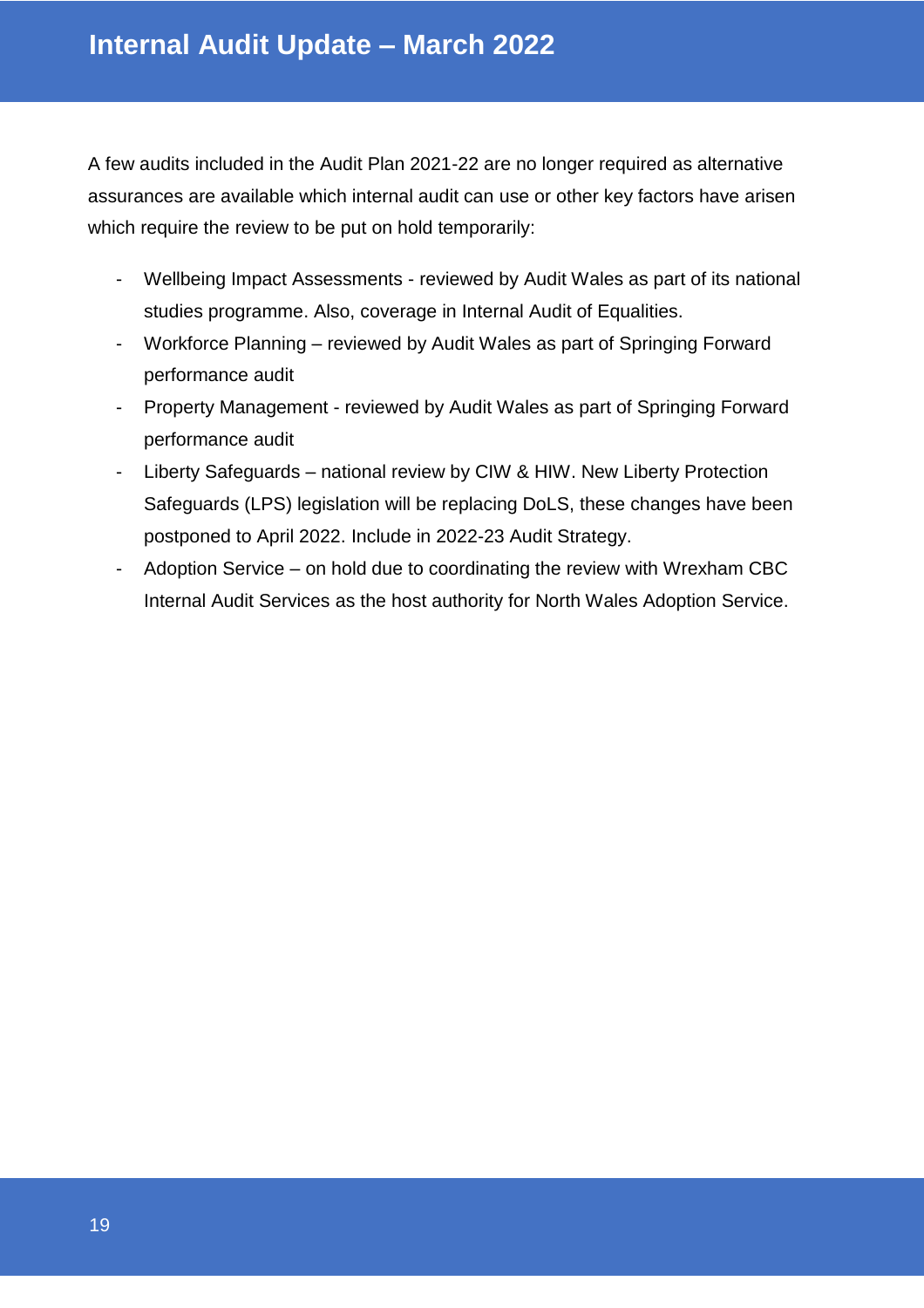#### <span id="page-19-0"></span>**Progress with Counter Fraud Work**

Counter fraud work carried out since the last internal audit update includes:

- 1. Providing advice on counter fraud to officers on request. This has included the emergency Covid-19 related grants for businesses and setting up of the Levelling Up Fund processes.
- 2. National Fraud Initiative (NFI) update Data matches for the 2020-21 exercise. Internal Audit plans has reviewed the additional Covid-19 related business rates grants data matches as part of the Revenues & Benefits audit. No fraudulent matches were found; however, the service's own checking measures have identified potential fraudulent which they were able to mitigate.
- 3. Assist Education Support with ensuring that schools continue to complete school fund certificates promptly.
- 4. The Strategy for the Prevention and Detection of Fraud, Corruption and Bribery and Fraud Response Plan was endorsed by Cabinet in September 2021. This will now available on the Council's website. E-learning is being developed to advise staff on what to do should they suspect fraud.
- 5. A template Counter Fraud Policy and procedural guidance is being drafted for schools with training being arranged in conjunction with Education Support.
- 6. Alerts from the National Anti-Fraud Network (NAFN) reviewed with the relevant service and response taken accordingly.
- 7. Responding to Whistleblowing concerns which involve allegations of potential fraud. This involved an investigation to concerns raised by an employee and concluded that no fraud had taken place.
- 8. Attending the newly formed North & Mid Wales Audit Partnership sub-group focusing on taking action to address the matters raised in the Audit Wales report 'Raising Our Game – Tackling Fraud in Wales' <https://www.audit.wales/publication/raising-our-game-tackling-fraud-wales>
- 9. Senior Auditor has passed the CIPFA Accredited Counter Fraud Specialist training.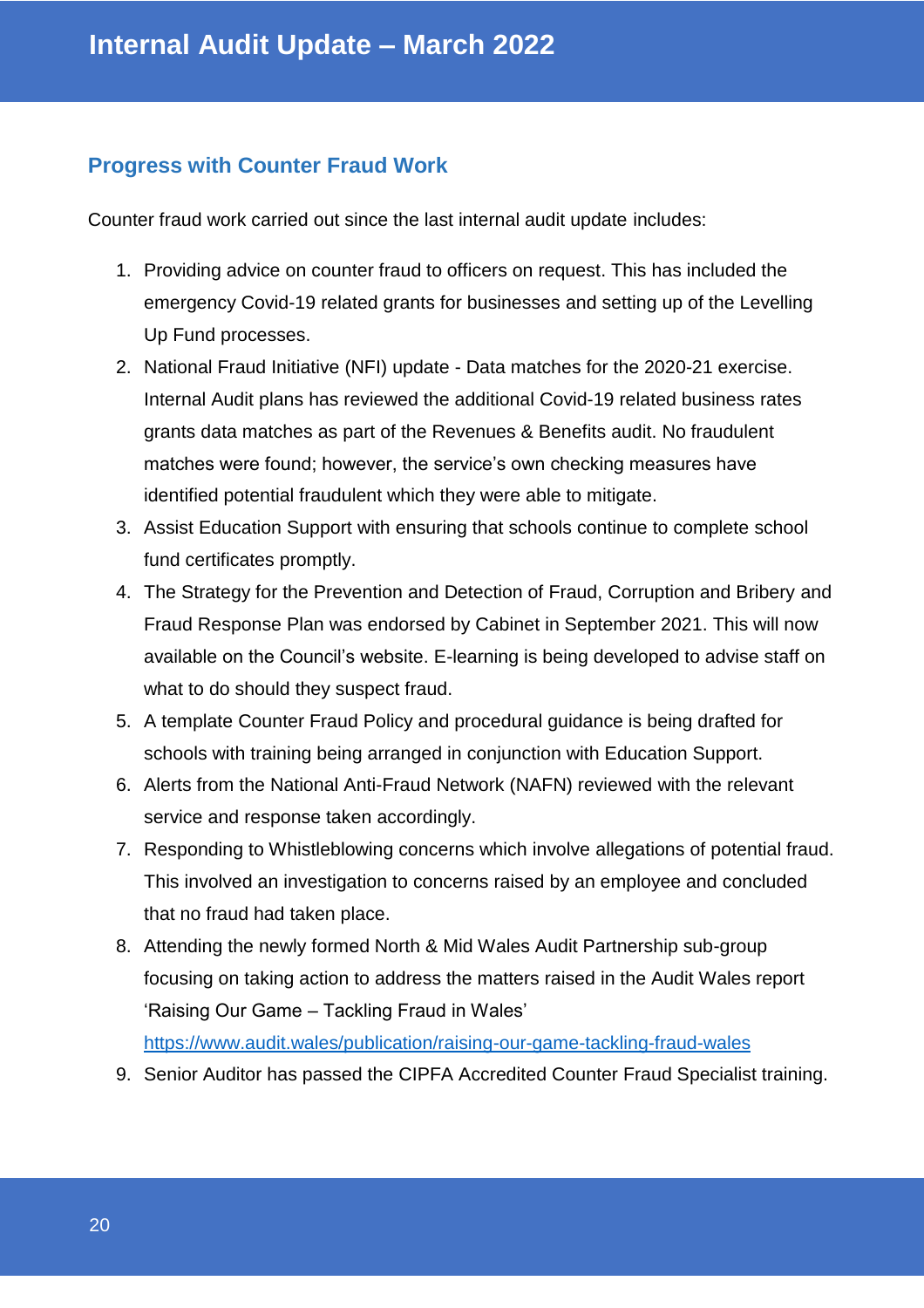#### <span id="page-20-0"></span>**Referrals 2021/22**

While it is not Internal Audit's role to identify or investigate fraud, as this responsibility rests with management, Internal Audit keeps abreast of potential fraud from a view of ensuring that any governance, risk management or control weaknesses are addressed in line with Financial Regulations and the Strategy for the Prevention and Detection of Fraud, Bribery & Corruption.

Three allegations relating to potential fraud have been referred to Internal Audit during the financial year 2021/22: all three investigations have been concluded. The outcome the investigations involved disciplinary action, one employee dismissed, and recommendations for internal controls to be put in place or strengthened.

Whistleblowing concerns are reported separately to Committee as part of the Annual Whistleblowing Report but are detailed above should there be an element relating to potential fraud.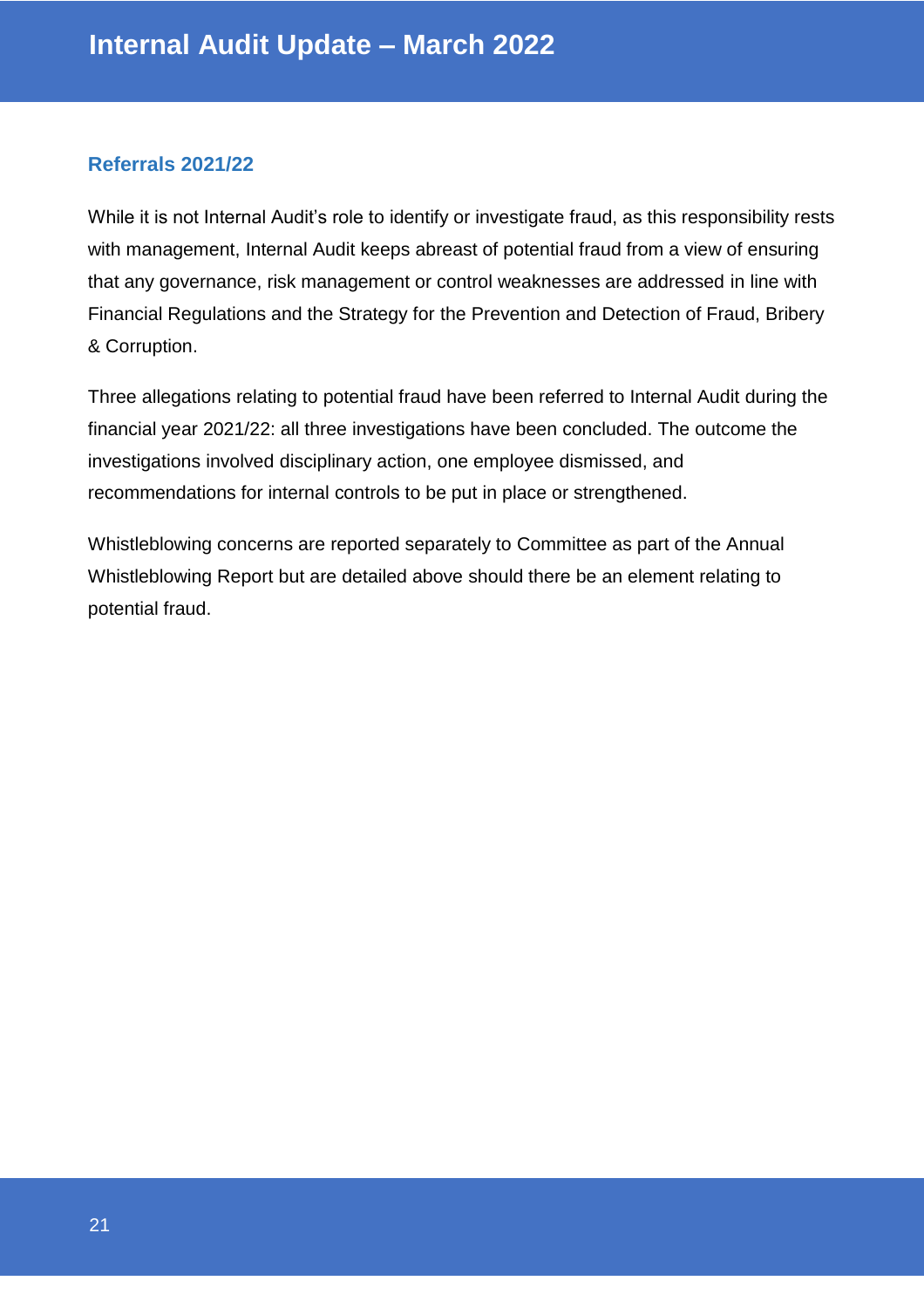#### <span id="page-21-0"></span>**Internal Audit Performance Standards**

The table below shows Internal Audit's performance to date for 2021/22.

| <b>Performance Measure</b>                                                          | Target                       | <b>Current</b><br>Performance |
|-------------------------------------------------------------------------------------|------------------------------|-------------------------------|
| Send a scoping document before the start of<br>every audit                          | 100%                         | 100%                          |
| Issue draft report within 10 days of the closing<br>meeting                         | Average days less<br>than 10 | 5.7 days                      |
| Issue final report within 5 days after agreeing<br>the draft report and action plan | Average days less<br>than 5  | $3.8$ day                     |
| Percentage of audit agreed actions that have<br>been implemented by services        | 75%                          | 53%                           |

The audit agreed actions that have been implemented figure is lower than expected at this time of year as certain services continue to prioritise resources on responding to the pandemic and other pressures.

Internal Audit are prioritising the completion of assurance work and continue to follow up previous reviews awarded a low assurance to ensure that necessary improvements are being made. While many actions are taking longer to resolve than originally envisaged by services, we are satisfied that progress is still being made to implement the requisite change.